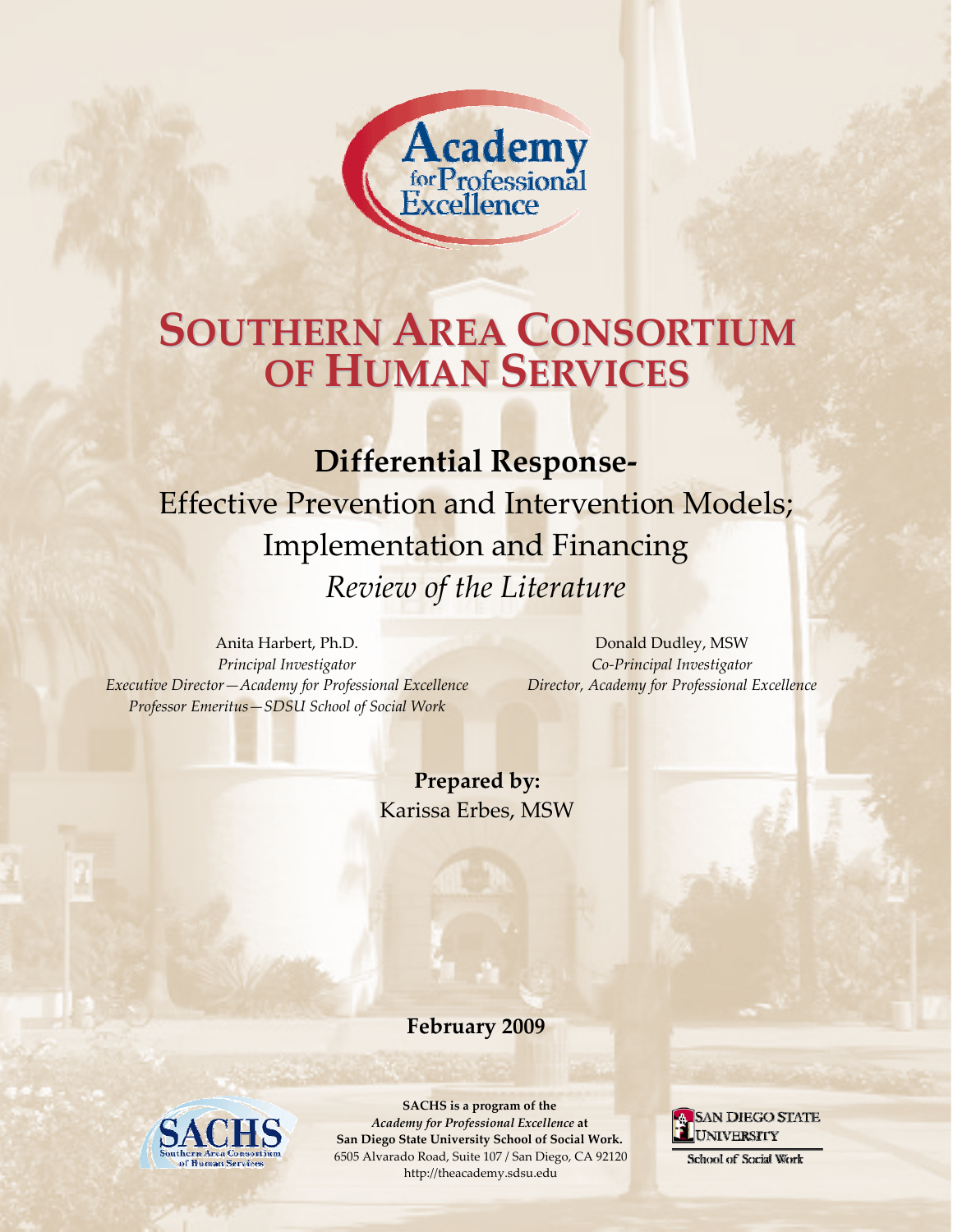# TABLE OF CONTENTS

| Differential Response: Promising Practices                   |
|--------------------------------------------------------------|
| Differential Response: Guiding Principles for Implementation |
| Differential Response: Financing                             |
|                                                              |
|                                                              |
|                                                              |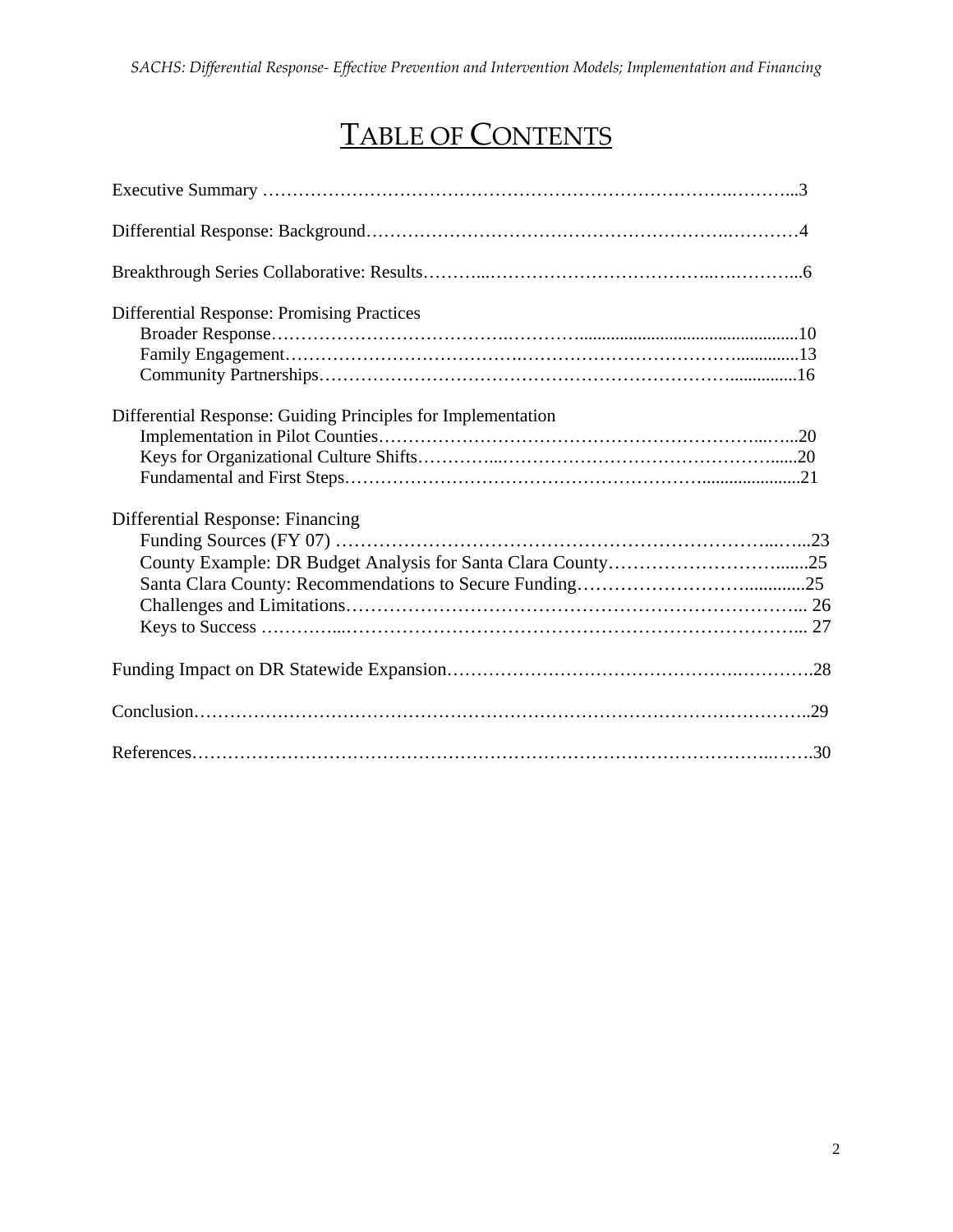# EXECUTIVE SUMMARY

At the request of the Southern Area Consortium of Human Services (SACHS) Directors, the following review of the research highlights effective prevention and intervention strategies for differential response from California's eleven pilot counties. A synthesis of the results following the recent evaluation of these pilot differential response programs (referred to as the Breakthrough Series Collaborative), are also described. This evaluation reveals various achievements, and recognizes differential response as a critical strategy to: expand outreach; reduce recidivism; reduce occurrence of child maltreatment; increase family engagement; and improve relationships with community organizations.

This report goes on to outline guiding principles and potential strategies to consider when implementing or expanding a differential response program. The report concludes with identification of differential response funding challenges and limitations, as well as potential funding streams and innovative approaches to sustainability.

Portions of this report were adapted from a previous SACHS Literature Review (February 2008), prepared by Jillian Barber, MPH Student, titled: *Impact of Differential Response on County System Improvement Plans* (see References for web-link). Other main sources included: Casey Family Programs-Breakthrough Series Collaborative; *California Child Welfare Services: Eleven-County Pilot Project Evaluation Report*; Child Welfare Information Gateway; Children's Bureau Express; BASSC Executive Development Training Program Participatory Case Studies; and *California's Title IV-B Child and Family Services Plan*. Please refer to the References section for details.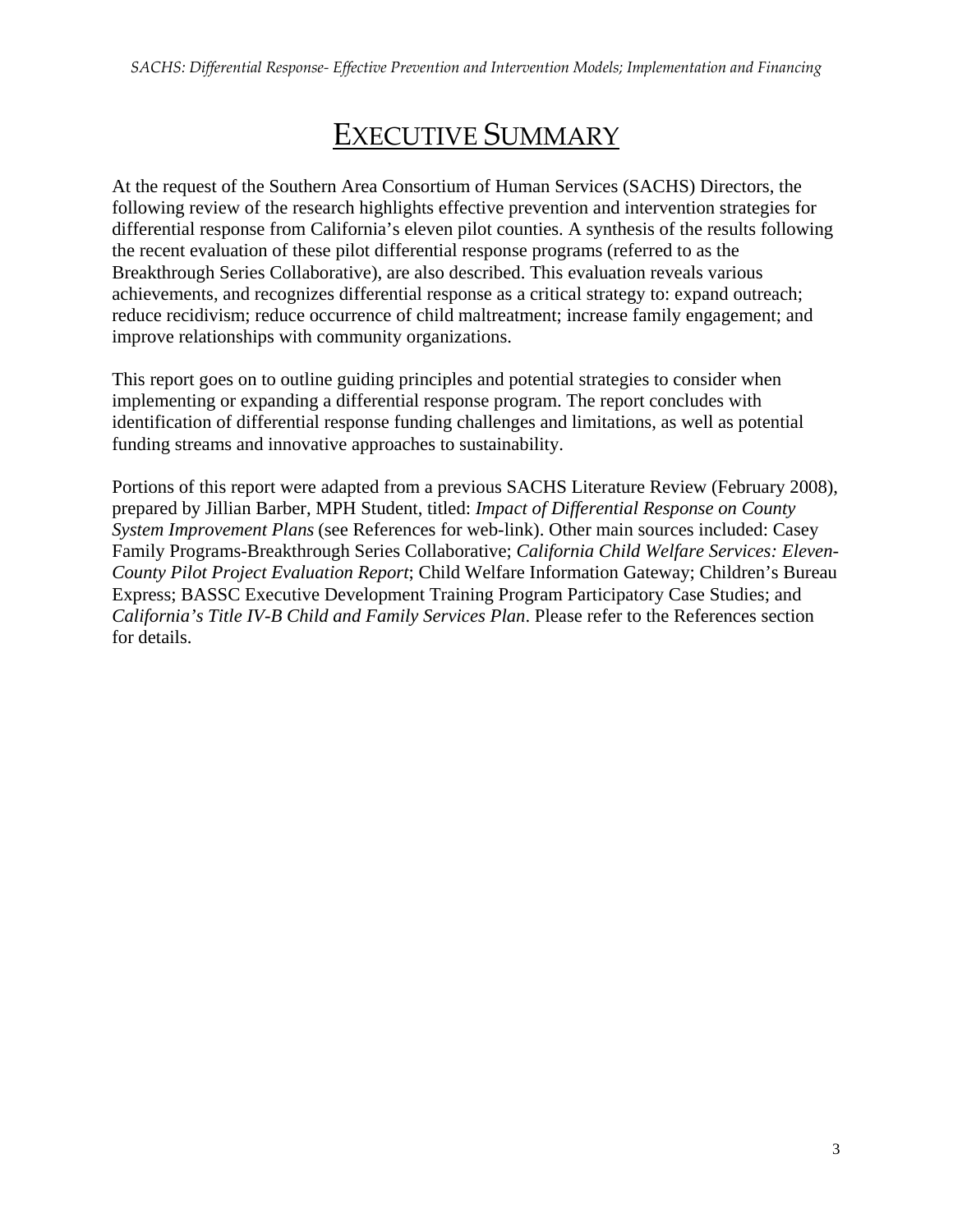# DIFFERENTIAL RESPONSE: BACKGROUND

The passage of the Child Welfare Outcomes and Accountability System Act (AB 636) in 2001 encouraged the implementation of differential response programming in social services for California counties. Briefly, differential response (DR) is defined in California as:

*..developing a broader set of responses to reports of possible child abuse or neglect, including prevention and early intervention, engaging families to address issues of safety and risk and improving access to services including allowing voluntary access by families.*  (Casey Family Programs-Breakthrough Series Collaborative, 2007, p. 1)

The goal of DR is to **provide early and a broad range of services at first signs of concern to prevent the increase in severity of problems**. When possible, DR seeks to avoid the ushering of families into the child welfare services system. In addition, if and when foster care services are deemed necessary, DR planning is designed to result in quicker decision making that also includes the active participation of parents and extended family. This DR strategy of response is constructed around three guiding principles:

- **1. Children are safer and families are stronger when communities work together**
- **2. The earlier issues in families are identified and addressed, the more improved outcomes**
- **3. Families can resolve issues more successfully when they voluntarily engage in services** (Casey Family Programs-Breakthrough Series Collaborative, 2007, p. 2)

Six core values guiding the development, implementation and evaluation of DR consistently highlight the distinction between the traditional investigative child welfare approach and that of a family assessment response. These core values (developed by the American Humane Institute of Applied Research and Minnesota consultants in 2007) include:

- *1. Engagement versus adversarial approach*
- *2. Services versus surveillance*
- *3. Label of in need of services/support versus "perpetrator"*
- *4. Encouraging versus threatening*
- *5. Identification of needs versus punishment*
- *6. Continuum of response versus one size fits all*

(Kaplan, & Merkel-Holguin, 2008)

In California, DR follows a three "path" model<sup>1</sup> in provision of services, where the **appropriate response path is determined through the intake assessment-measuring risk level, safety, family protective capacity, and the needs of the family**. These three paths include:

• **Community Response-** when the family is experiencing problems, but the situation does not meet statutory definitions of abuse or neglect. Families are linked to services in the community through partnerships with local organizations.

 <sup>1</sup> *Some California counties have also adopted a* **Path 4, or "aftercare" support/services** *to prevent the reoccurrence of abuse for families who have been in the system (e.g. in Santa Clara County this support is provided via FIRST 5 Family Partner agencies)*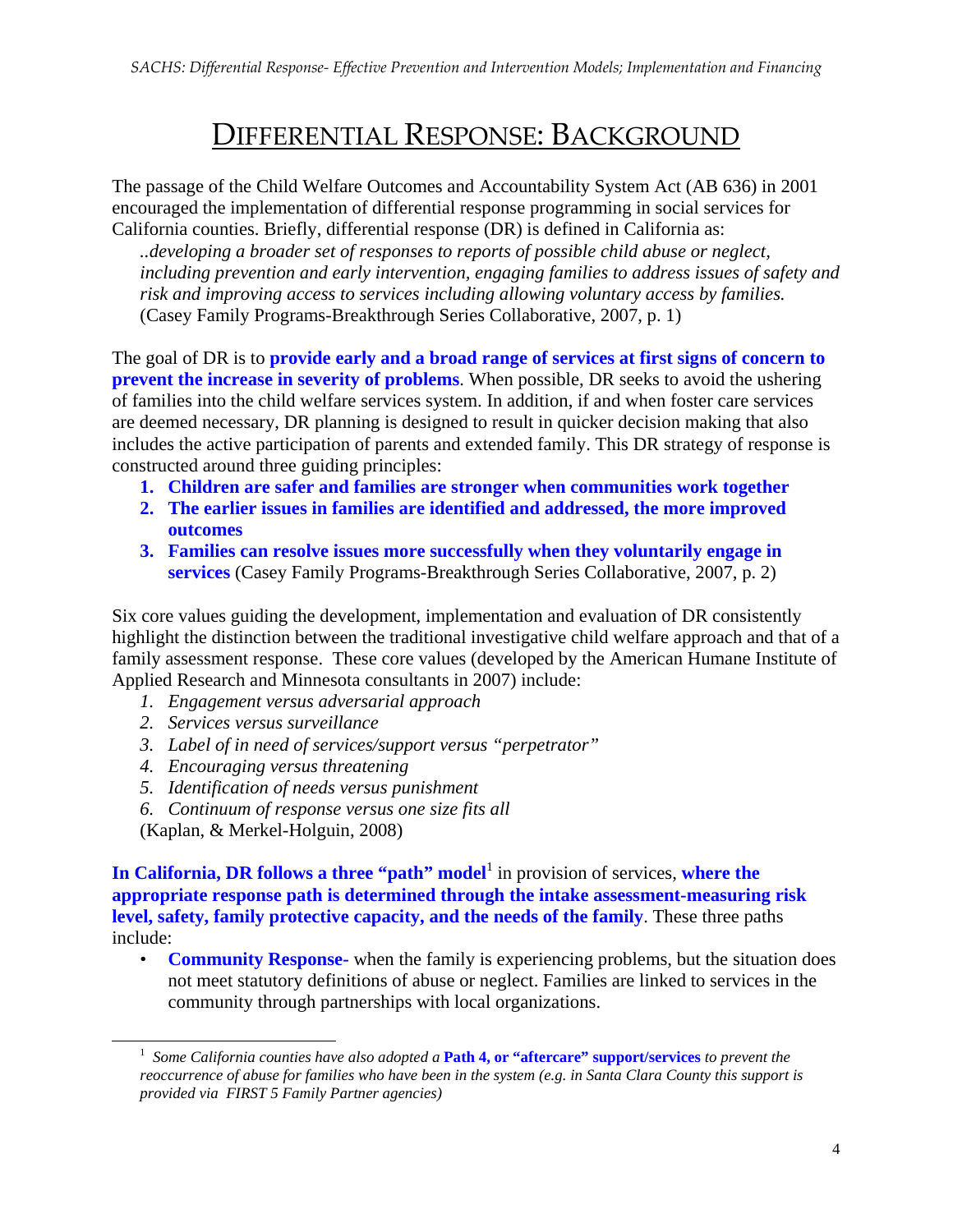- **CWS and Partner Response-** when the report meets statutory definitions of abuse and neglect. County staff assesses the child as safe and at low-to-moderate risk of future harm and the family as likely to make changes and mitigate risk voluntarily. The county child welfare agency works with the family and community-based organizations to identify strengths and needs. If the family is unwilling to make needed improvements or the situation deteriorates, endangering the child, the case is re-referred to the child welfare agency.
- **CWS High Priority Response-** when the child is assessed as unsafe and at moderate to high risk of continued abuse or neglect. Actions may be taken with or without the family's consent, court orders may be sought, and criminal charges may be filed. Social workers seek to engage families more fully and work with other county agencies and community organizations to provide focused services. This pathway is most similar to the child welfare system's traditional response.

(Casey Family Programs-Breakthrough Series Collaborative, 2007, p. 8)

As of June 30, 2008, thirty-four of California's 58 counties have implemented Differential Response (DR). In reference to the future of DR implementation in California, *California's Title IV-B Child and Family Services Plan* **states the following goal:** *By June 30, 2009, barring any unforeseen barriers to implementation and if budgeted in the state budget, CDSS will have implemented Differential Response Intake Structure in all 58 counties.* (CDSS-Children and Families Services Division, 2008, p. 15)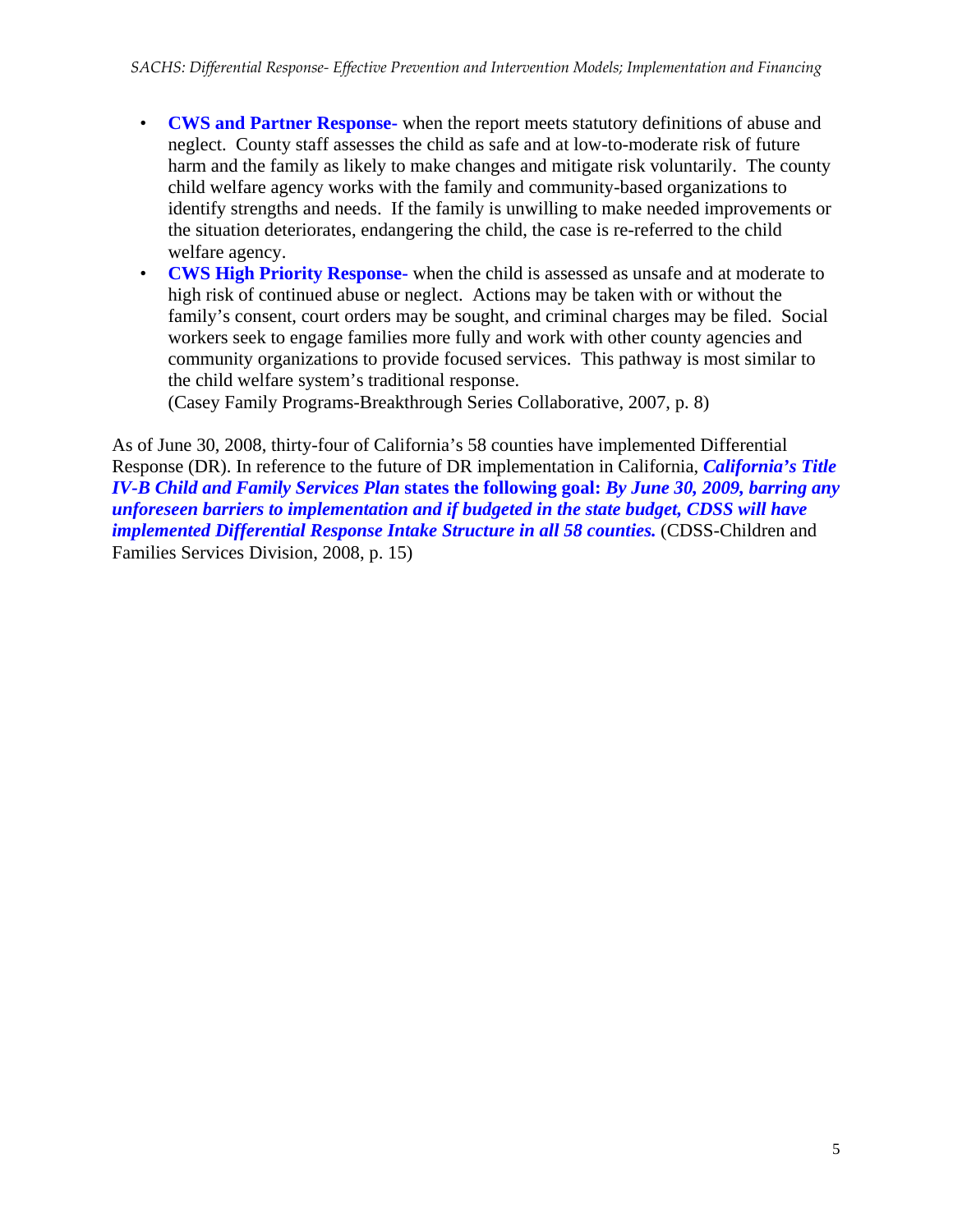## BREAKTHROUGH SERIES COLLABORATIVE: RESULTS

(From: Casey Family Programs-Breakthrough Series Collaborative: *Implementing Differential Response in California*, 2007; Wright, M., Tickler, S., Vernor, K., 2008. *California Child Welfare Services: Eleven-County Pilot Project Evaluation Report).*

The **California Department of Social Services (CDSS), the Co-Investment Partnership (formerly known as the Foundation Consortium for California's Children) and Casey Family Programs joined forces to sponsor the Breakthrough Series Collaborative (BSC)** to promote and support the implementation of DR in California counties. **The BSC provided training and technical assistance to 43 counties in California, and extended services to eleven pilot counties - Contra Costa, Glenn, Humboldt, Los Angeles, Placer, Sacramento, San Luis Obispo, San Mateo, Stanislaus, Tehama, and Trinity** – that were commanded to take the lead in implementing three pilot strategies **(Standardized Safety Assessment; Differential Response; and Permanency and Youth Transition)** and sharing results through December 2006. These 11 pilot counties served as "case studies."

Counties learned how to effectively study, test, implement and evaluate practice changes in child welfare through educational sessions consisting of in-person learning, strategizing and networking. In addition, national experts- faculty who mentored the participating counties- led these educational meetings/trainings. *Over the course of the BSC, county agencies conducted more than 300 small tests of change to support DR practice shifts.* The resulting promising practices identified via interviews with the county teams and a synthesis of the results from various counties reveal the strengths and promise of DR.

#### **RESULTS OF BSC CALIFORNIA PILOT PROJECTS**

The three pilot strategies (Standardized Safety Assessment; Differential Response; and Permanency and Youth Transition) were primary drivers in the BSC. These strategies were implemented over several years, and in different ways (e.g. some strategies are only being implemented in a small part of a given pilot county). It is of particular significance that **the 11 pilot counties together show greater improvement than the 47 non-pilot counties on a variety of indicators**, as described below:

#### **SUCCESSES:**

- **Families Served** 
	- o As a result of the implementation of DR in the 11 pilot counties, **8,800+ families have received services that originally would not have been offered them**
- **Reunification and Re-entry** 
	- o **Since 2000, the reunification rate (within 12 months) has increased by over 30% (2,000+ children) in the pilot counties, but less than 3% in the non-pilot counties.** 
		- Focus groups indicate this is largely attributable to the effectiveness of Team Decision-making Meetings (TDM) and collaboration with other agencies to provide services that strengthen families.
	- o **In pilot counties, the number of children who re-entered foster care did increase but only very slightly–less than 1.5% (n=92).**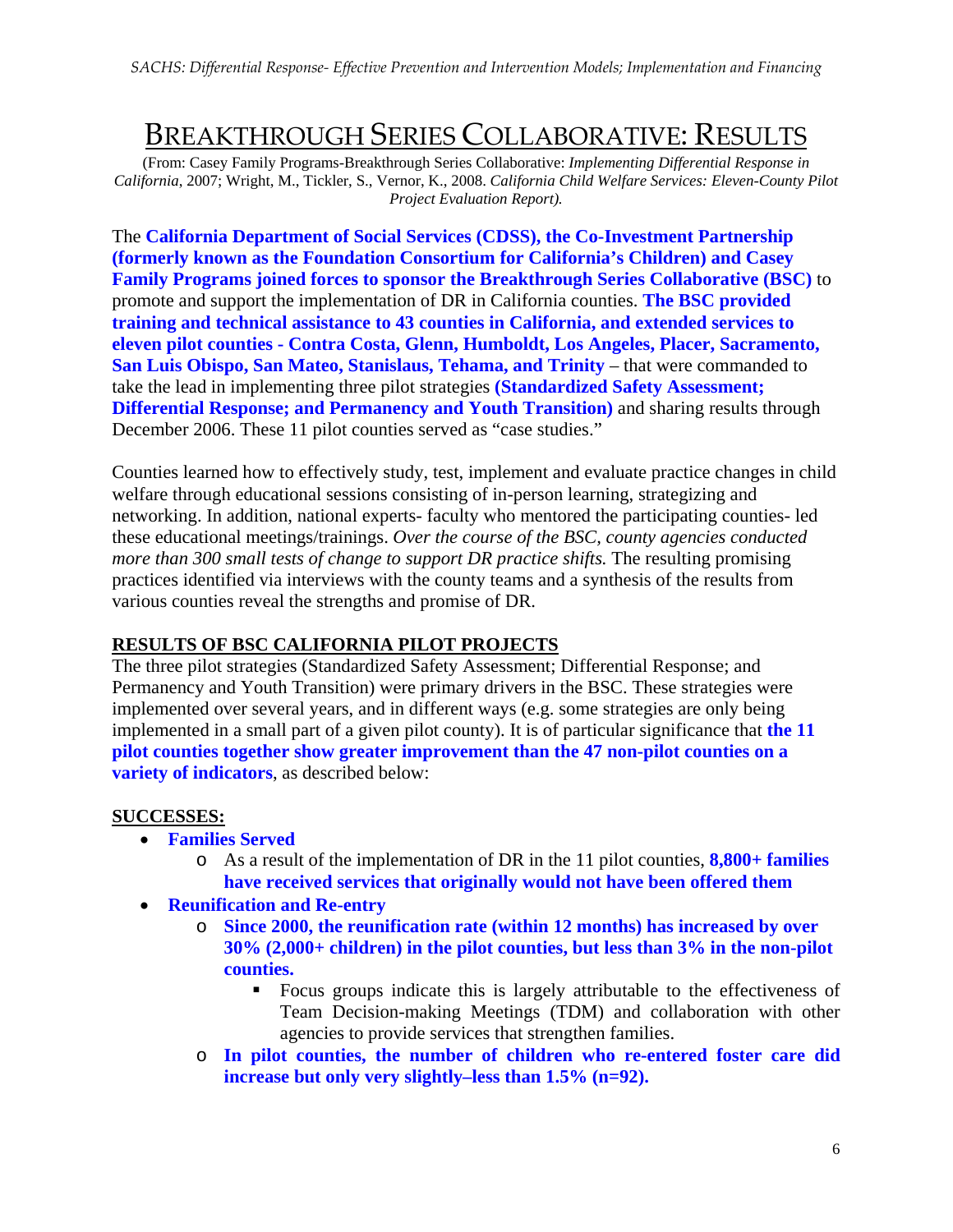- Across the country, when children that are reunified with their families within 12 months there is almost always an increase in the number of children who re-enter foster care.
- o Overall, **in the pilot counties, more than 1,900 children who would otherwise have stayed in the system found permanency and safety.**
- **Adoption** 
	- o The **pilot counties have increased the percentage of children who are adopted within 24 months by 19%, while the non-pilot counties improved by about 10%** 
		- Staff in the pilot counties attribute this to a general emphasis on permanency, as well as specific pilot-project improvements such as family-finding programs and expediting adoption by foster parents.
- **Relatives**
	- o **The pilot counties have increased the number of children initially placed with relatives by 12%. The non-pilot counties showed a 2% decrease.** 
		- Pilot county staff attribute this to family-finding programs, TDM, and other pilot strategies.
- **Long-Term Care** 
	- o Statewide, **fewer children remain in long-term foster care, but the decrease has been greater in the pilot counties.** The number of children in care for more than 36 months has declined steadily.
		- This is **particularly attributable to Los Angeles**.
		- For the remaining 10 pilot counties, the number of children in long-term foster care has been relatively small since 2000, and has decreased slightly.
- **Recurrence**
	- o Since 2000, the percentage of children who experienced no recurrence of maltreatment has improved slightly statewide, in both the pilot and non-pilot counties.
	- o Since **2004, when the pilot strategies can be expected to have had the greatest impact, the pilot counties have shown slight improvement each year.**
- **Entries into Foster Care**
	- o **When a referral is substantiated, it is more likely in the pilot counties that the child will enter foster care.**
		- In 2000, the percentage of substantiated referrals that resulted in an entry to foster care increased in the pilot counties, but remained unchanged in non-pilot counties.
		- Staff in the pilot counties indicate that those referrals that are substantiated more often involve families who have serious issues. Also, the Standardized Safety Assessment tools may be providing a clearer indication when children need to be removed from the home.
		- Data indicate that the pilot strategies, **have not decreased the pilot counties' commitment to child safety.**
- **Least Restrictive Setting**
	- o **The pilot counties have successfully moved children out of the most restrictive placement settings, primarily into guardianship or adoption**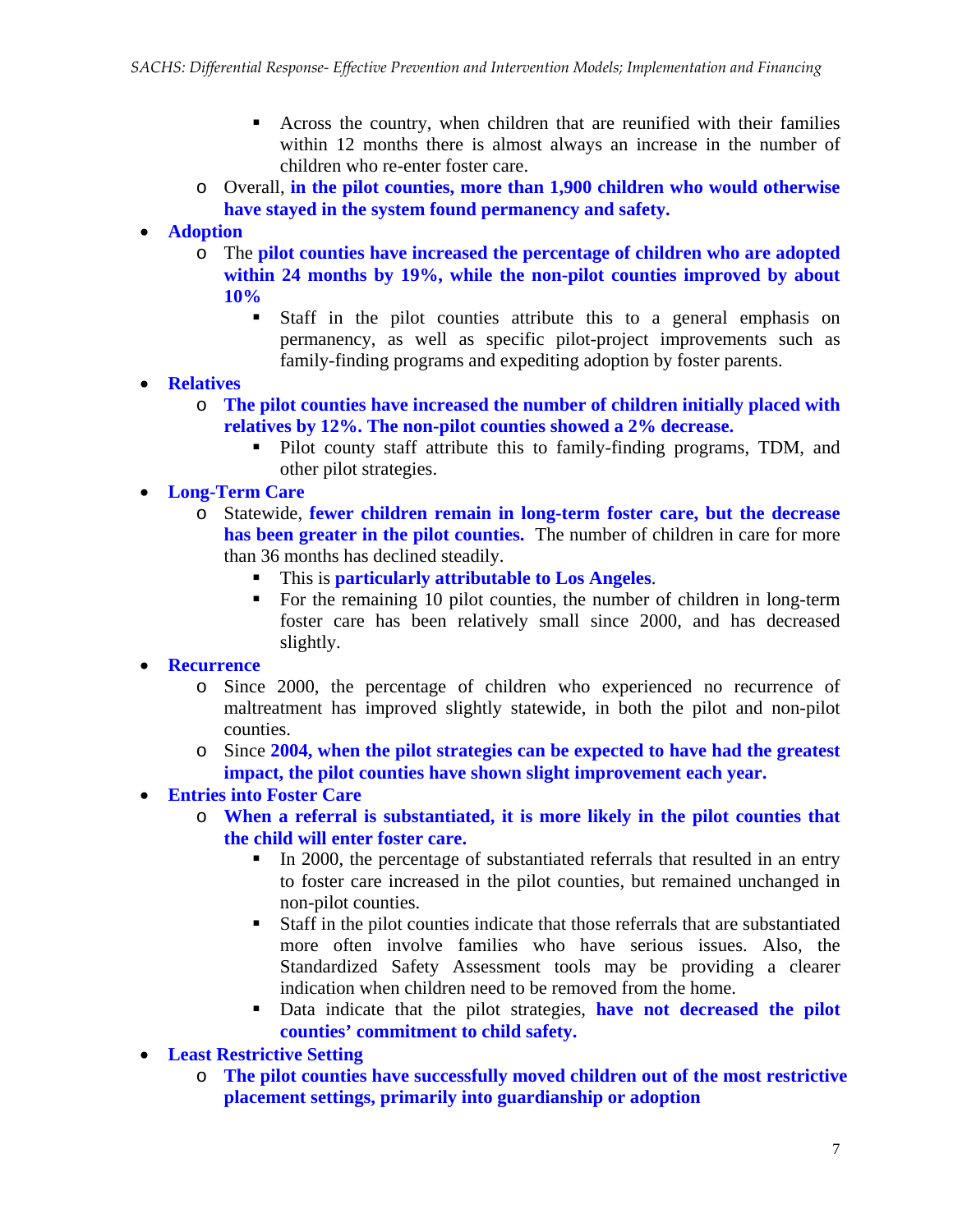- The **pilot counties have decreased the number of children in all three of the most restrictive settings (shelters, group homes, and foster family agencies) at a greater rate than the non-pilot counties.**
- They have **accomplished this in large part by increasing their rates of reunification and adoption.**

#### • **Decision-Making**

- o **The pilot strategies support improved decision-making** 
	- The Standardized Safety Assessment approach provides a research-based structure for collecting information to support decision-making.
	- DR involves other agencies in assessing and supporting families.
	- TDMs bring people with diverse perspectives and expertise into the decision-making process.
- **Involvement**
	- o **Families are more involved and take greater responsibility for achieving positive outcomes.**
		- The pilot strategies **offer numerous opportunities for families to influence their own case outcomes.** Families are involved in making decisions about the future of the children and the family.
		- The **strengths-based approach shows families a portrait of their capabilities and potential for success**, which the family and CWS can then work together to build upon. **Families also feel more empowered** to take charge of their lives and undertake the hard work of self-improvement.

#### • **Collaboration**

- o **CWS has shifted to a more collaborative, rather than enforcement, approach to working with families and community organizations.** 
	- The pilot strategies **change the role of CWS staff from enforcer to family supporter and community collaborator.**
	- Workers assess a family's strengths, then develop a plan to build on these strengths to improve family functioning.
- **Community Perception** 
	- o **CWS' reputation in the community has improved and residents appear to be more willing to contact and work with CWS.**
		- Community members, local agencies, and CWS staff report that word is spreading in the community about the positive shifts noted above.
		- **Child welfare workers indicate that they are better received and sometimes warmly welcomed** –many community members no longer perceive that a referral will result in the children being "automatically taken away."
		- **In some instances, after witnessing improvement in families served by CWS, at-risk families have inquired about how they can self-refer to receive services.**

#### **CHALLENGES:**

While the 11 pilot counties have achieved success, like any fundamental system change, challenges also emerged. The following are issues noted by CWS staff, their community partners, parents, foster parents, and the consultants during site visits to the pilot counties: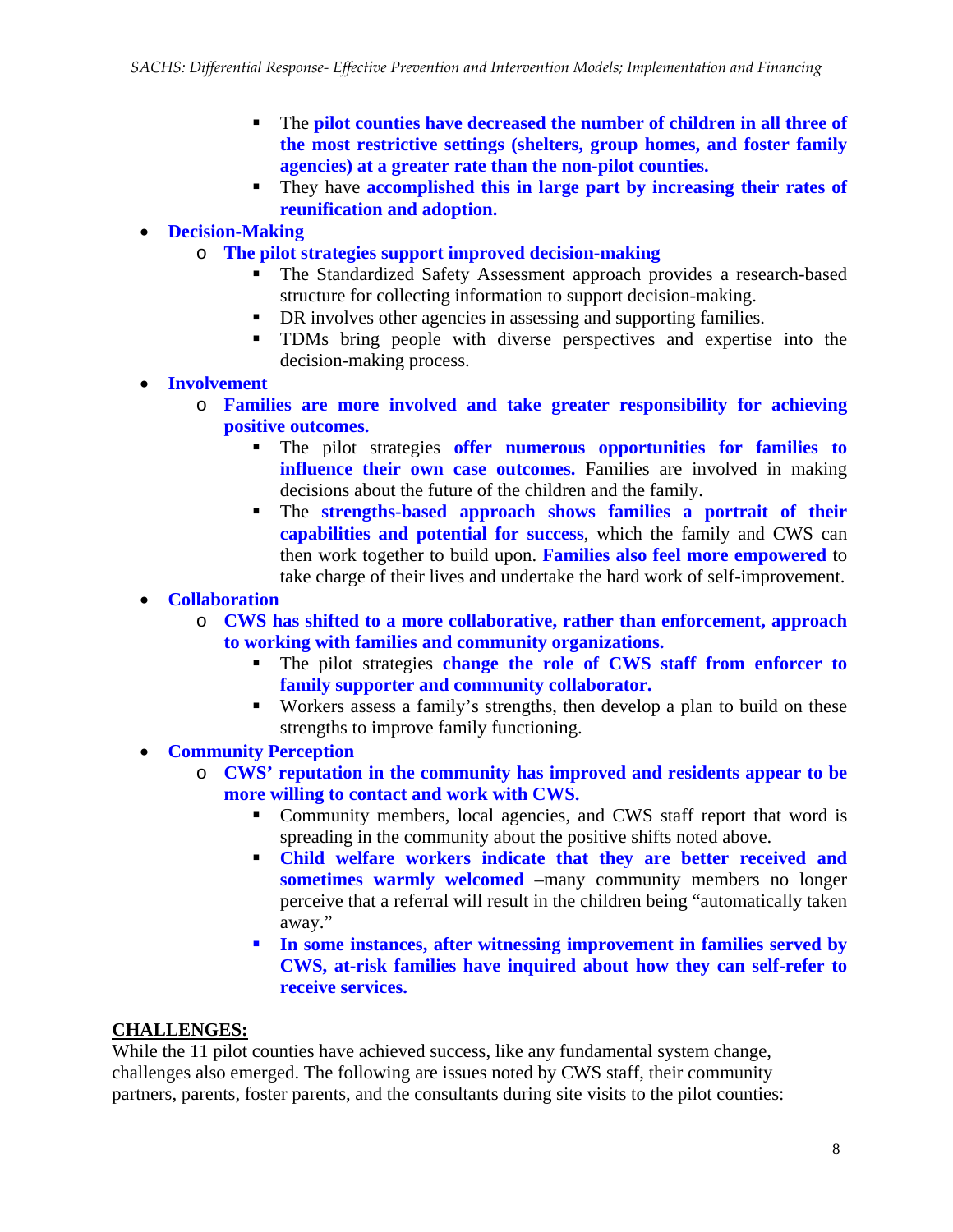- **CWS caseloads are shifting to families with greater needs and more difficulty achieving success.** As a result of the pilot strategies and other efforts in California, many of the families in the CWS system who are readily able to respond to services and reunify have done so. Many of the children who can be placed with relatives or adopted have been. Thus, over time it can be expected that the families remaining in the system will have greater needs.
- **The pilot strategies require CWS staff to spend more time working with families, especially those with greater needs.** To achieve success, the pilot strategies require that CWS staff and community partners spend the necessary time and resources working with the youth and families they serve.
- **The pilot strategies require additional resources at the outset. However, some are likely to increase both the efficiency and effectiveness of the child welfare system over time.** Additional activities (e.g. DR requires provision of services to families who do not enter the child welfare system, and additional support services for families who do) can require additional resources. However, over time the pilot strategies have the potential to change the child welfare services system to be more efficient and costeffective, as well as increasing its ability to meet families' needs.
- **Current funding structures often do not fit well with the pilot strategies, or with the needs of today's families.** Funding streams such as Title IV-E are tied to the removal and maintenance of children in out-of-home care. This creates challenges for counties in implementing, developing, and sustaining DR that incorporate prevention and earlyintervention approaches.
- **Mobilizing community services for families can be challenging.** The pilot strategies require that county CWS staff work with community service providers to serve families. This requires developing common systems and overcoming logistical and bureaucratic barriers. Issues of sharing confidential information between county CWS agencies and community partners can create barriers.
- Furthermore, some counties do not have adequate services available in the community.
- **Strategies will require further refinement and adaptation of existing systems.** DR will require continued evolution of procedures for referring families to community agencies, monitoring progress, and assessing outcomes.

Even with the noted challenges, **overall given the results achieved and the positive qualitative results from staff, parents and other stakeholders,** *California Child Welfare Services: Eleven-County Pilot Project Evaluation Report* (Wright, Tickler, & Vernor, 2008) **recommend planning implementation statewide should be a priority.**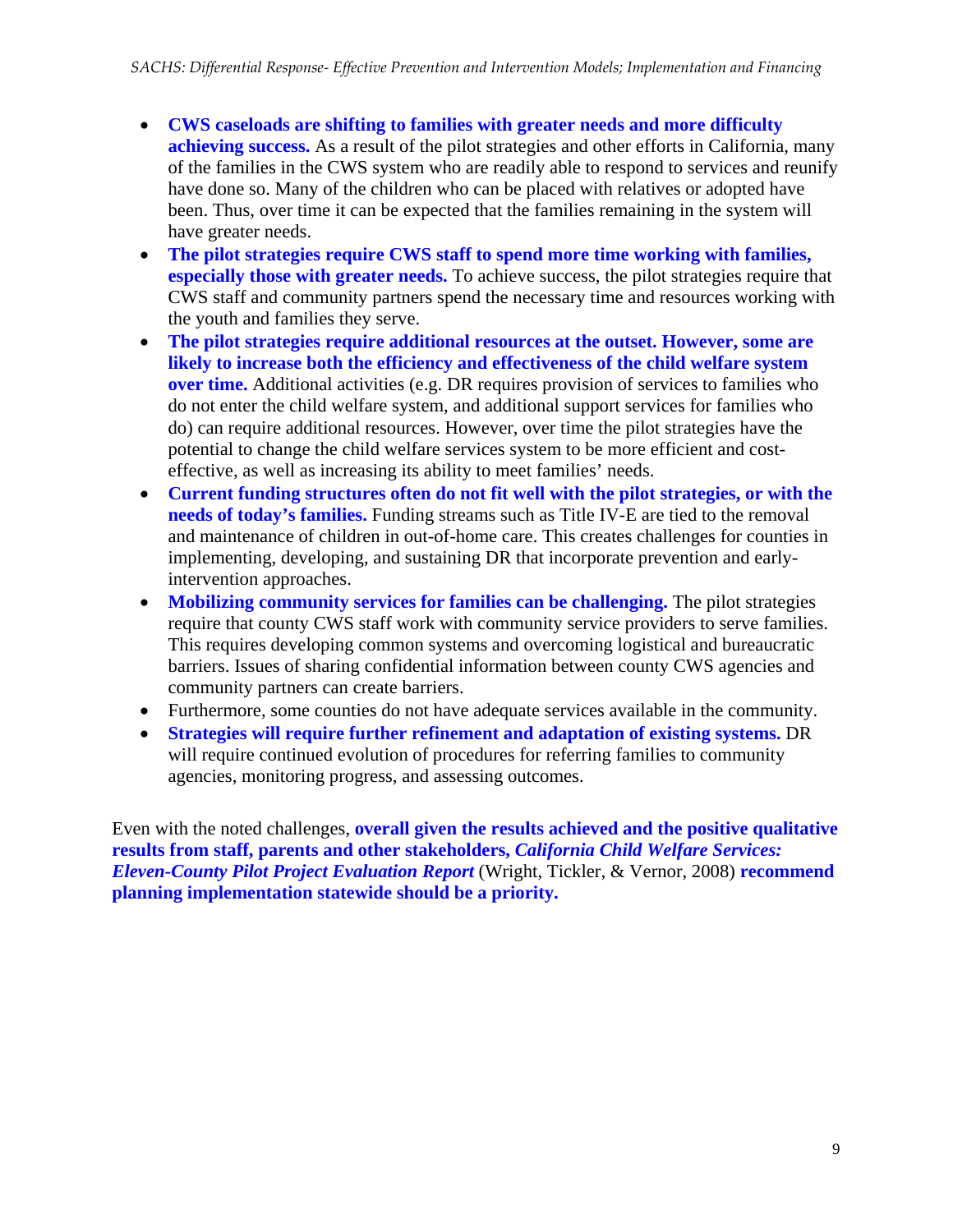# DIFFERENTIAL RESPONSE: PROMISING PRACTICES

(From: Casey Family Programs-Breakthrough Series Collaborative: *Implementing Differential Response in California*, 2007, p. 15-57; Adapted from: Barber, J. 2008. *Impact of Differential Response on County System Improvement Plans: Literature Review.* SACHS, Academy for Professional Excellence)

Via the BSC, specifically, *nine strategies and several dozen concrete practices were identified*. The strategies, organized *under the core elements of broader response, family engagement, and community partnership*, are as follows:

| <b>Differential Response</b>  | <b>Promising Child Welfare Strategies</b>                  |
|-------------------------------|------------------------------------------------------------|
| <b>Focus Area</b>             |                                                            |
| <b>Broader Response</b>       | Developing tools to support path<br>$\bullet$              |
|                               | assignments                                                |
|                               | Building teams to conduct joint path                       |
|                               | assignments                                                |
|                               | Adjust eligibility criteria<br>$\bullet$                   |
|                               | Establishing partnerships to assess families<br>$\bullet$  |
| <b>Family Engagement</b>      | Respectfully engaging families early in the<br>$\bullet$   |
|                               | process                                                    |
|                               | Utilizing partners to engage birth families<br>$\bullet$   |
|                               | Including families in all aspects of<br>$\bullet$          |
|                               | decision-making                                            |
| <b>Community Partnerships</b> | Building professional relationships between<br>$\bullet$   |
|                               | partners and the child welfare agency                      |
|                               | Creating effective strategies for information<br>$\bullet$ |
|                               | sharing                                                    |
|                               | Jointly assessing the community's needs                    |

#### **BROADER RESPONSE**

In the context of broader response, a number of initiatives were found to have significant impact on improving the outreach of services to families in need. These strategies included: newly enhanced/developed *assessment tools for both families and community partners*; adjustment of *eligibility criteria* in path assignments, utilization of teams in *joint decision-making processes*, as well as the *incorporation of community partners* (domestic violence advocates, etc.) for more *specialized assessments of domestic violence, substance abuse and mental health family interventions.* 

#### ¾ *Collecting Strength-Focused Information*

o *Contra Costa County*: One of the first counties to implement strength-focused questions at intake through a newly created *"Enhanced Screening Tool."* Contra Costa team members experienced repeated success with this tool, as well as Emergency Response Workers. The "Enhanced Screening Tool" was eventually incorporated in the development of the *Comprehensive Assessment Tool (CAT).*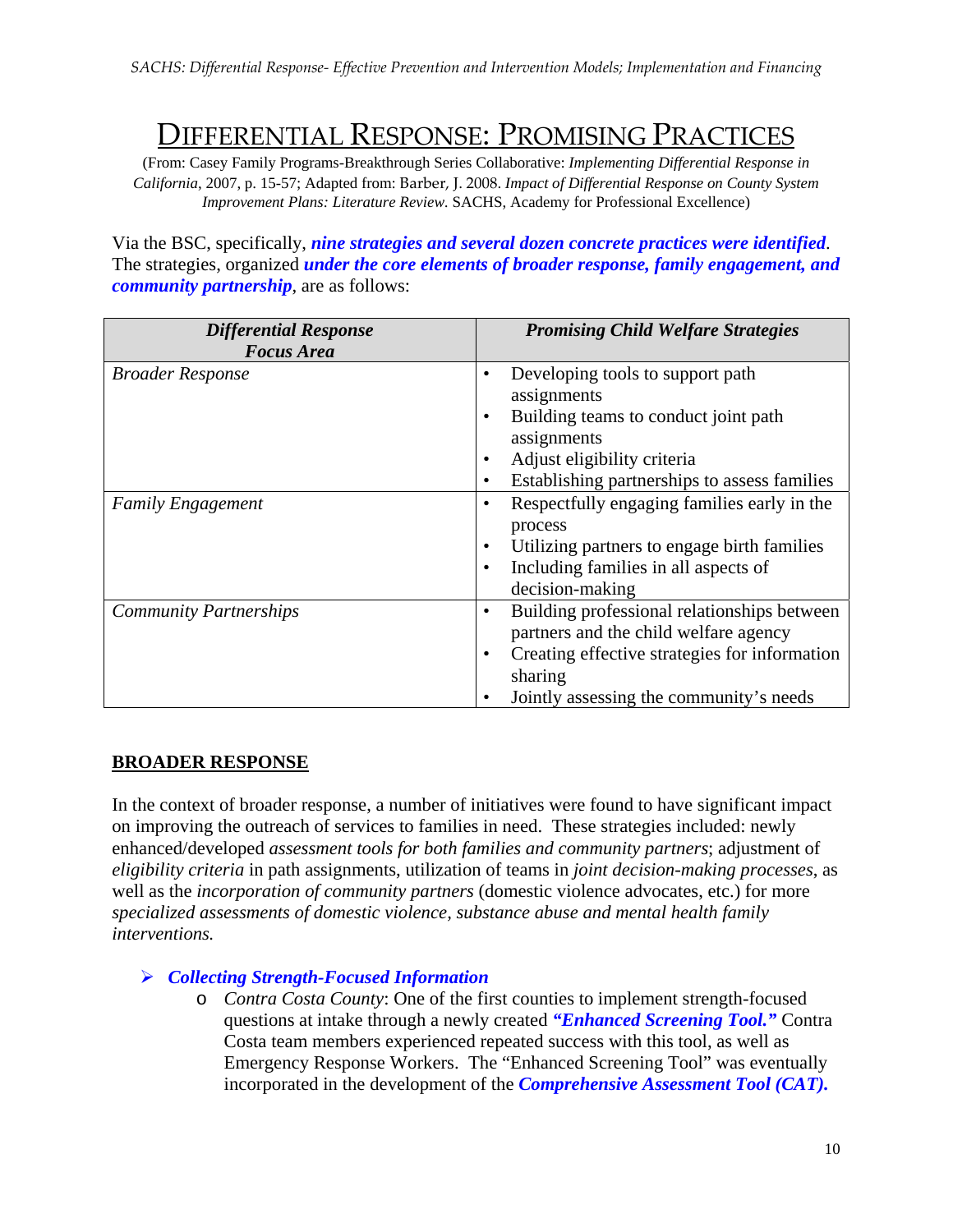- $\triangleright$  Why this practice makes a difference:
	- Improved relationships with mandated reporters, who came to see child welfare in a new light—doing assessments and working to support families rather than simply conducting investigations.
	- Increased awareness among reporters about DR and what it means for families and for the community.
	- Increased awareness among reporters about the strengths that families have. Counties reported that identifying strengths was initially difficult for some reporters, but that the questions helped encourage reporters to think about families differently.
	- Improved morale and job satisfaction among intake and hotline staff who reported that asking these questions allowed them to feel like "social workers" rather than "investigators." In one county a long-time hotline worker said this was the most satisfied she had been in her job in years because she finally felt like she was helping families again.
	- Improved relationships with families through the assessment process as assessment workers connected with families about their strengths before discussing allegations. These improved relationships ultimately helped engage families with the agency and with community services, which was the initial goal of the test.

#### ¾ *Utilizing Path Assignment and Assessment Tools*

- o *Humboldt County*: By adjusting the eligibility criteria and increasing the age limit in assignment of children and families to DR Path 1, Humboldt County saw a significant increase in the number of families served through Path 1.
- o *Glenn County:* Glenn County was part of the collaboration team for the CAT tool, and began full implementation of the CAT hotline tool with all workers in July 2005. Their work resulted in an assessment tool that engages families early and provides social workers and community partners with information to support decision-making.
	- $\triangleright$  Why these practices makes a difference:
		- The assignment of pathways becomes increasingly standardized as workers become accustomed to using the same key factors for making determinations.
		- Workers feel supported in their decisions, both by supervisors and through the use of the tools themselves.
		- The concrete criteria provided by a definitive tool offers community partners and families more clarity about how decisions are made.
		- The tools can be used to cross-educate staff, community partners, and mandated reporters about DR, how pathway determinations are made, and the criteria used for making these determinations.
		- Because the tools are focused on a family's strengths, they help staff, community partners, and mandated reporters see families through a strengths-focused lens.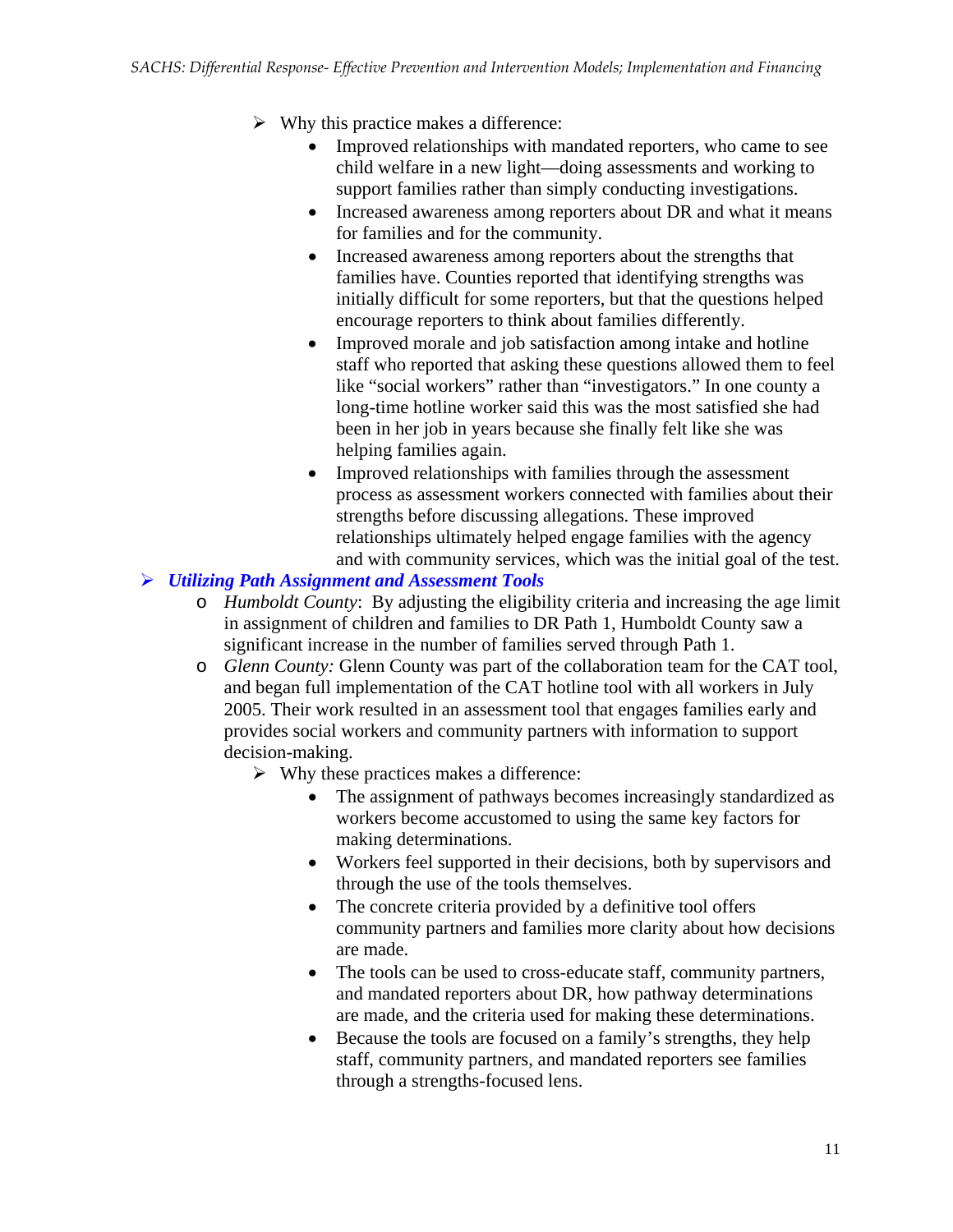### ¾ *Using Teams for Joint Decision Making*

- o *Placer County:* Placer County's test of change began with *involving Family Resource Centers in case reviews with social workers.* Eventually CalWORKs partners were included, and community partners were trained on decision-making tools. Now, community partners, child welfare workers, emergency response workers, and CalWORKs partners meet weekly to make appropriate decisions regarding pathway assignments for families.
	- $\triangleright$  Why this practice makes a difference:
		- Partners gain a better understanding of the child welfare system.
		- By meeting and talking about actual families, learning about the tools that the child welfare agency uses to make decisions, and contributing to the decisions about risk and safety in families, community partners deepen their knowledge of the strengths and limitations of the child welfare system.
		- Child welfare staff and partners have the opportunity to learn more about the roles and responsibilities that each plays in the lives of families. This helps foster personal and professional relationships between colleagues.
		- Community partners feel more invested in and committed to the decisions made.
		- Because each party comes with a different perspective, a different understanding of the situation, and possibly a different knowledge of the family, better decisions about families' strengths, needs, and the appropriate pathways are reached.

#### ¾ *Crafting Community Partner Assessment Tools*

o *Stanislaus County*: In order to ensure that the services offered through community partners would truly engage families, *Stanislaus County developed a common tool for use by Family Resources Centers (FRCs) that would also meet requirements to have a standardized assessment to constitute a Multidisciplinary Team (MDT).*  Collaborative development of and training on these tools has ensured that families in Stanislaus County receive consistent messages from community and county staff.

#### ¾ *Conducting Specialized Assessments for Mental Health, Substance Abuse and Domestic Violence (DV)*

- o *San Joaquin County*: After initial integration of a DV Specialist in their response protocols, San Joaquin County's child welfare agency currently responds to twelve referrals with its DV advocate on a weekly basis. These joint responses have allowed child welfare agencies to further define their roles, and gain clarity on what functions and responsibilities they have to the families they serve.
	- $\triangleright$  Why this practice makes a difference:
		- Child welfare agencies and their partners can clearly define their roles. Through collaborative work, they gain more clarity on what roles and responsibilities each has in the life of the family.
		- Families often develop different types of relationships with different agencies and organizations. Joint assessments allow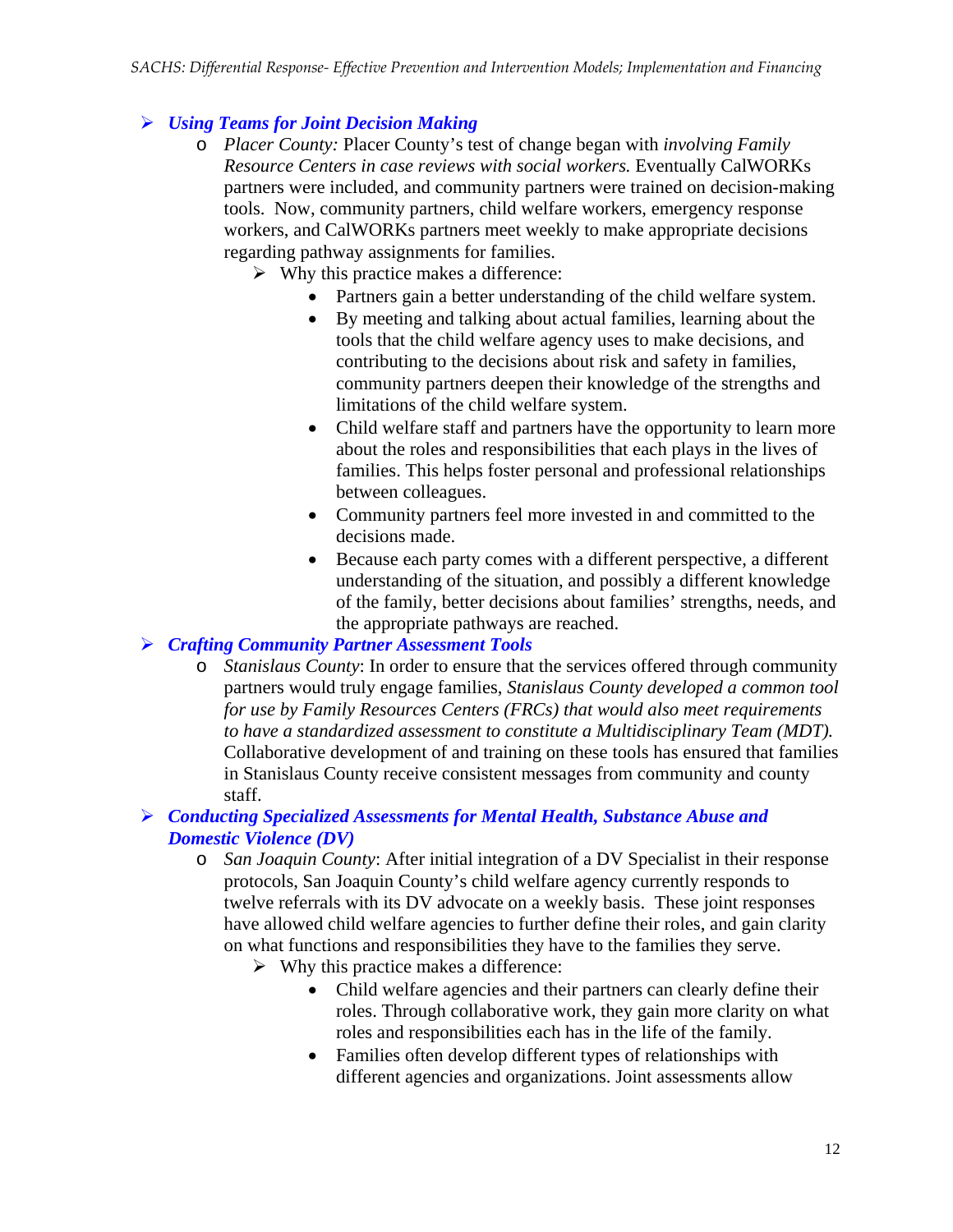families to draw upon these relationships to ensure that they, too, can be partners during the assessment process.

- Collaborating in this way offers child welfare agencies and their partners yet another opportunity to develop mutual respect for one another's work, roles, and responsibilities. Joint assessments serve as another vehicle for cross-training and enrich existing working relationships.
- Because each agency has a different involvement with the family, each develops a unique perspective on the family situation. When agencies work together, they merge their knowledge and perspectives to create a much more comprehensive and holistic picture of the family. As a result, the family can benefit from the most fair and complete assessment possible.

### **FAMILY ENGAGEMENT**

Promising practices concerning family engagement consisted of *altering the language used with families*, implementing *more sensitive methods for initial* contact with families, integrating *community engagement specialists* to support the transition of families to community resources, developing *team decision-making teams* for permanency planning, and the incorporation of *Intensive Service Workers* to provide specialized support services to those families involved with the legal system.

### ¾ *Changing Social Worker Language:*

- o *Santa Barbara County*: Through the understanding that language has a direct impact on the perceptions of child welfare agencies by families, the *change to more positive and less punitive language* in Santa Barbara has both expanded community members' understanding of the role of child protection as well as improved the worker's ability to engage families.
	- $\triangleright$  Why this practice makes a difference:
		- The language used in approaching families has a direct impact on the way families perceive the child welfare agency and how open and honest they are willing to be with workers.
		- As community members begin to see the language and actions used by the child welfare agency as more positive and less punitive, their understanding of the role of child protection begins to expand.

#### ¾ *Creating a Differential Response Brochure for Families:*

o *San Mateo County:* Developed materials to hand to the family during their first visit. When families are in crisis they can miss the explanations and content of initial conversations. By providing a written description of service options that they can walk away with, staff anticipated families would be more inclined to review the information and make informed decisions. The team members created a brochure that would explain the DR project and what services were available.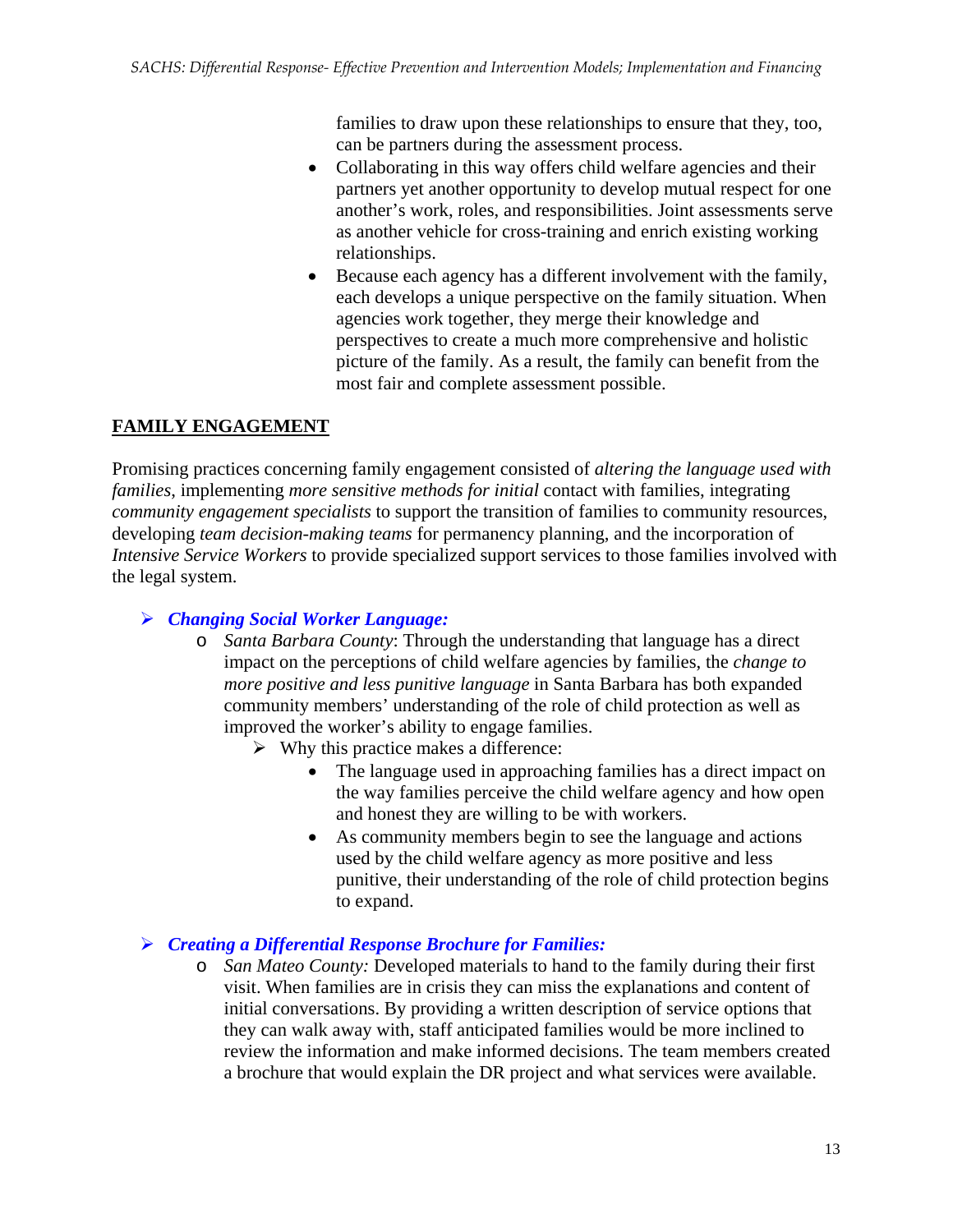- $\triangleright$  Why this practice makes a difference:
	- When communications from the agency to families are crafted with the intention of engaging families and not simply providing information, families hear and receive the information differently—often more fully and positively.
	- Having written materials to which families can refer helps the worker in the process of family engagement.
	- Families are often more responsive to services if they have written materials to which they can refer for complete descriptions of the system and the process of receiving services.

#### ¾ *Sending a Letter or Calling Families Prior to Initial Contact:*

- o *San Luis Obispo County* Through the *provision of valuable written materials to reinforce verbal interaction that families may not initially grasp*, families are provided with optimal opportunity for participation in effective decision-making. This practice has enabled San Luis Obispo County to report much improved success engaging families in Path 1 since it began utilizing a written letter prior to the initial contact. County now has a "yes" rate of about 50%- a significantly improved response.
- o *Sacramento County* Acknowledging that *unannounced first visits often put families on the defensive and can create a strained relationship from the beginning*, Sacramento County tested the phone call to families prior to the first visit. After numerous phone script revisions with input from workers and community partners, many Sacramento County *families were more receptive to the appointment when called ahead for an "assessment" rather than an "investigation".* Sacramento workers also *afforded families the option regarding meeting location*. Due to its success, Sacramento County has implemented this practice for all Path 1 and Path 2 families.
	- $\triangleright$  Why these practices makes a difference:
		- Calling ahead provides an opportunity to talk about the role of the agency prior to the knock on the door.
		- It is respectful and immediately begins to dispel the image of child protective social workers as individuals who show up at the door and "snatch babies."
		- Families often bring other family members and members of their support system to their home for the visit, which enhances the initial assessment.
		- Child welfare agencies may be able to get permission from the family to bring a community partner on the visit.
		- Child welfare workers save time and avoid wasted trips by visiting when they know the family is at home.
		- According to county leaders, the simple act of calling the family began to change the way many workers perceive families.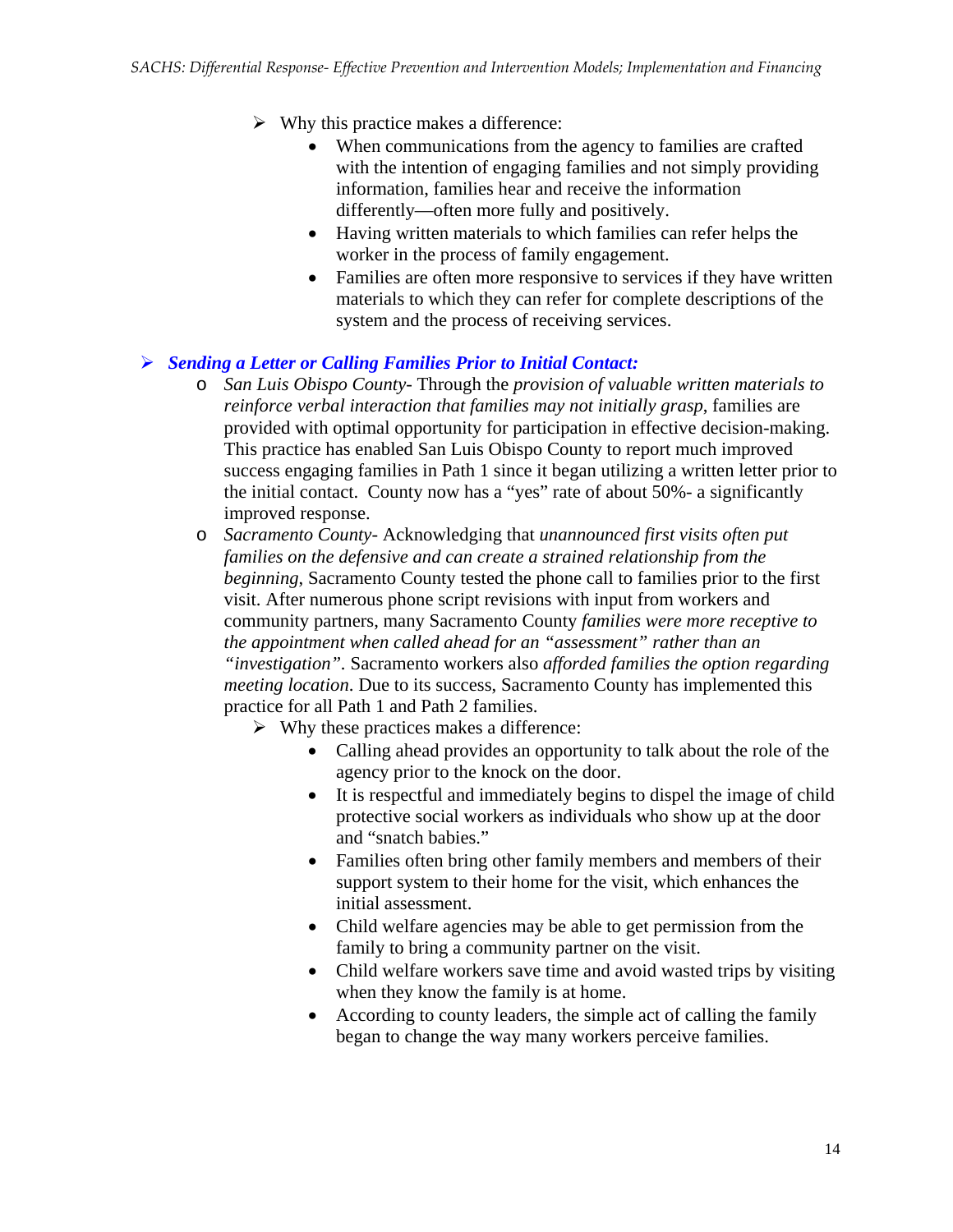#### ¾ *Community Engagement Specialists/Transitioning Families from Child Welfare Agencies to Community Partners:*

- o *Contra Costa County* Recognizing that *direct connection of Path 1 families faceto-face with community partners would lead to improved family engagement in voluntary services*, the use of community engagement specialists (CESs) in Contra Costa County has yielded overwhelmingly positive results. Findings also suggest that *families were likely to both engage initially and remain actively involved when there was a "warm handoff" from the social worker to the community partner*. As a result of these outcomes, the county has adopted policies which promote the practice of joint visits at every possibility and 85% of their Path 2 case transitions occur via "warm handoffs."
	- $\triangleright$  Why This Practice Makes a Difference:
		- CESs have the time to make these important multiple efforts at building family trust because it is their sole responsibility.
		- The CES can assist the transition to the community case manager, ensuring that the family does not get lost or confused in the process. The CES can also stay engaged.
		- When families do not relate to their case manager, the CES can intervene and help improve the relationship or, if necessary, help connect the family to another community case manager.
		- Both social workers and community partners are convinced that joint visits have a strong positive impact on engaging families
		- The use of a referral form, while it may save time, fails to provide personal connection and continuity that families need in stressful situations. A person-to-person transition where the family is involved in the hand-off familiarizes families with the process, ensures they understand the next steps, and gives them confidence that the community partner understands the family's issues.
		- With an effective transition process, families better understand how the pieces of the system link together.
		- A "warm hand-off" increases the family's engagement in voluntary services and is a worthwhile investment of the worker's time for both Path 1 and Path 2 families.

#### ¾ *Conducting Team Decision-Making (TDM) Meetings for Placement Decisions:*

- o *Glenn County* In light of the fundamental difficulty that many families have with the discussion of placement, TDM creates an important space for family concerns in this process. Glenn County *implemented TDM for all decisions about initial removal* on July 1, 2005 and found that *connecting the family with community services before this meeting was an effective strategy* to reduce the hardship of these discussions.
- o *Trinity County* In Trinity County, a survey posed to families receiving services requested feedback regarding the TDM process, and participating families reported positively that the TDM meetings were efficient strategies; *the families felt listened to, appreciated, and more had a greater investment and active role in seeing through the plans defined during the TDMs*.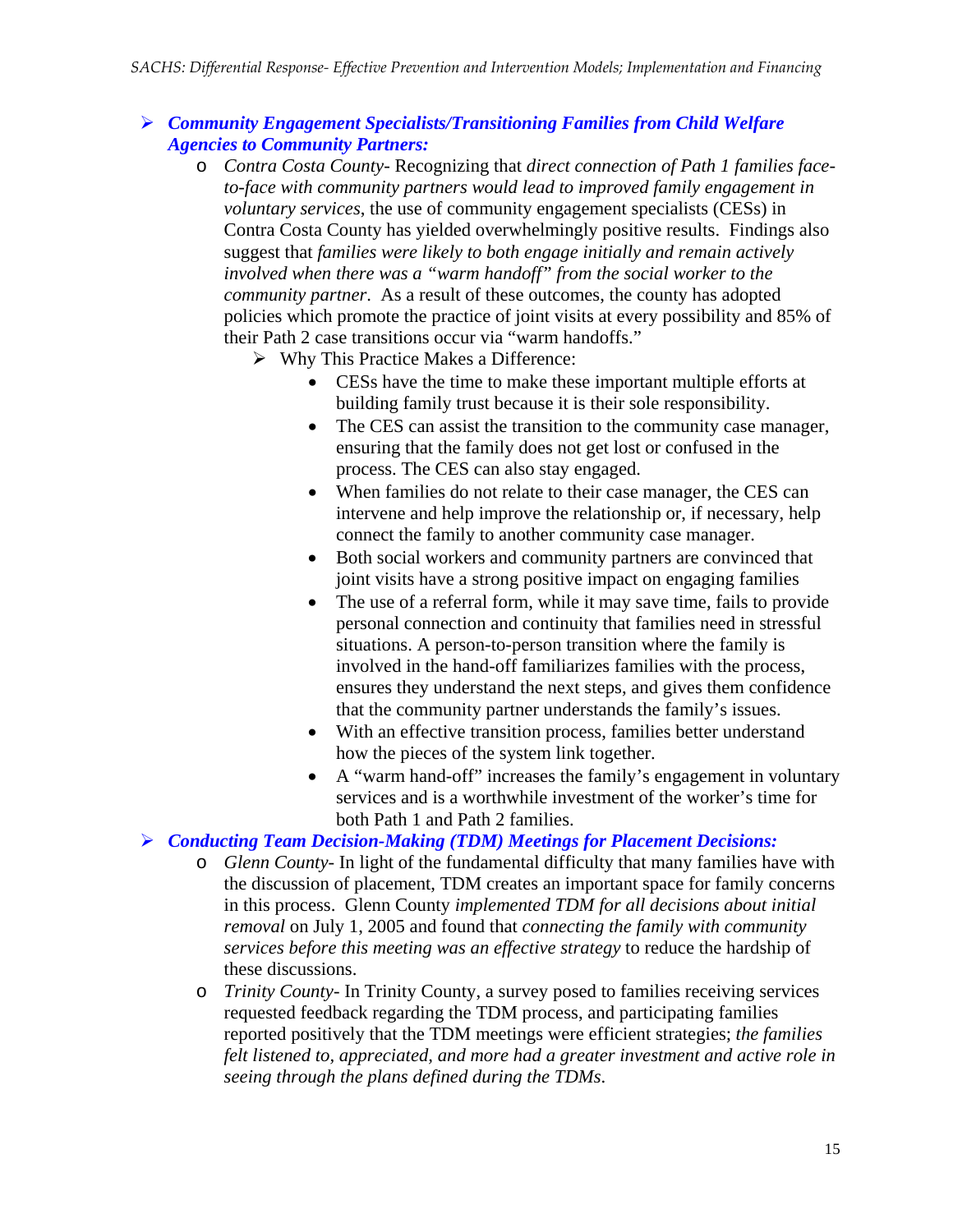- $\triangleright$  Why These Practices Make a Difference:
	- Family members can rally around one another and create safety plans so that children do not have to be removed from their parents. Kin can often assist families in generating solutions to avoid placement or identify additional placement options.
	- Families are more accepting of a placement when they have a voice in who cares for their child and how the placement will occur.
	- Families frequently generate solutions to their own problems when invited to be part of the process. Often they can identify placements for their children that the agency has not considered.
	- When the family has a say in the placement process, it is much more likely to stay involved throughout the placement. This gives the family has a greater chance at being reunited successfully.

#### ¾ *Utilizing Intensive Service Workers for Court-Involved Families:*

- o *Los Angeles County* This practice speaks to the critical *importance for a highlyinvested champion for families involved in the court systems*. Such a champion would invest the time and attention that typical social workers could not incorporate into their already overwhelmed schedules. In Los Angeles County the "Intensive Service" Worker (ISW) partners with the social worker to address the needs of those families involved in the court systems through the assignment of an ISW at the time of initial child removal. *The ISW serves as a coach, advocate, and champion for the family, making sure families' voices are integrated into all decision-making meetings*. As a result of this effort, the Compton Office reported increased reunifications and increased adoptions within 12 months.
	- $\triangleright$  Why This Practice Makes a Difference:
		- Court-involved families struggling to make difficult and significant changes in their lives have an internal, consistent, and available champion to assist and support their efforts.
		- Social workers, who are often very involved in the court process, have a trusted internal partner to help the family make required changes. The partnership between the social worker and the ISW is effective in helping the family navigate the system and make needed changes.

### **COMMUNITY PARTNERSHIP**

Successful strategies for community partnership demonstrated by this effort included: *"ride alongs,*" and *visits to partner offices* in order to build relationships and educate community partners; *co-location* of community partners in their facilities; the implementation of *joint trainings*; and the development of a *universal release form* to enhance communication. In addition, *multidisciplinary teams* and *resource identification teams* have been proven to enhance the relationships between community social service agencies.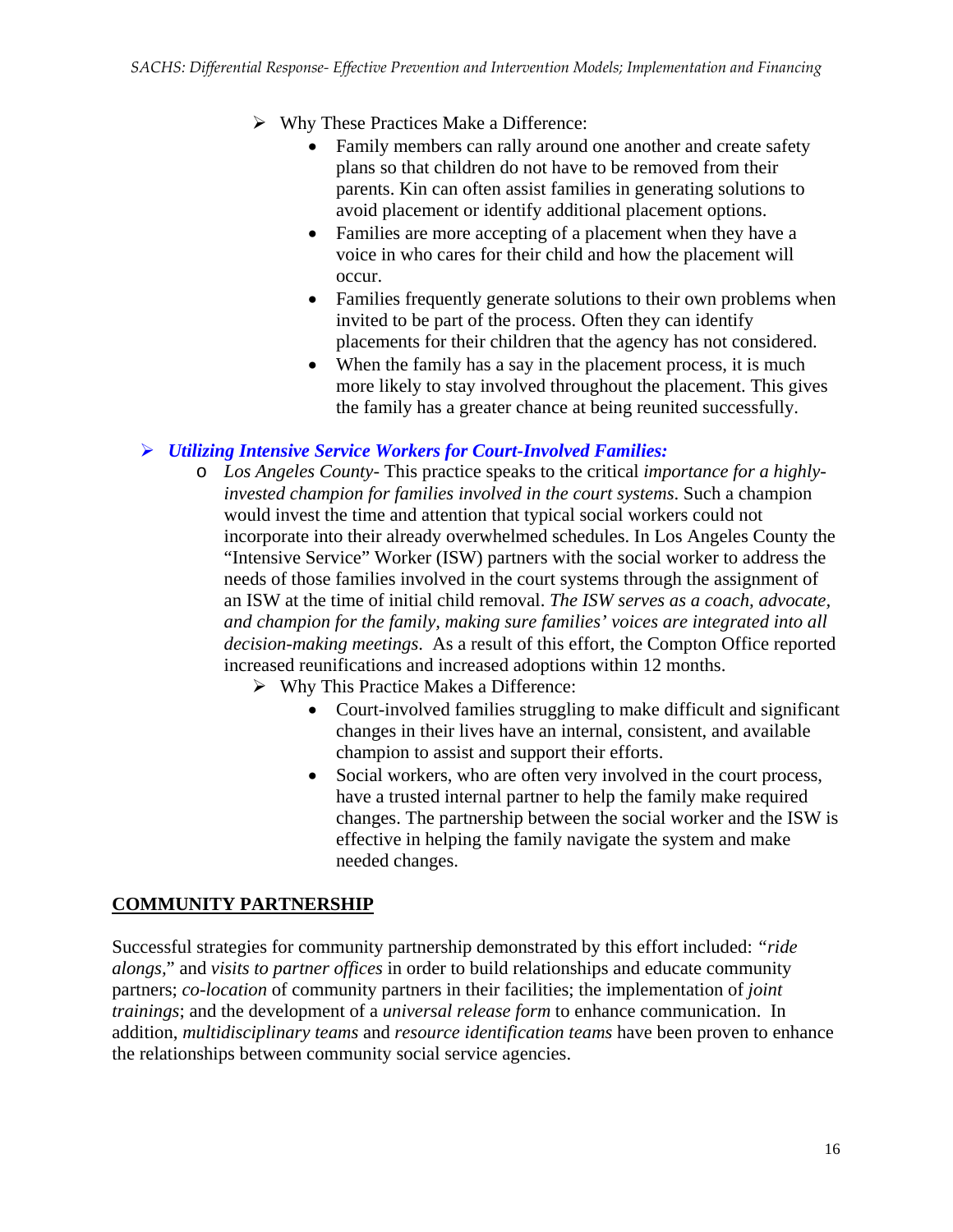#### ¾ *Creating Relationships and Raising Awareness of Roles and Services:*

- o *Sacramento County:* This effort serves to address the historically tense and mistrustful relationship between social workers and community partners, so that families may be better served by the strength of these partnerships. In Sacramento County, "ride alongs" sought to create a foundation for joint response to families needs (where community partners "rode along" to home visits with social workers), in order to clarify responsibilities and perspectives of both the social workers and community partners. This practice achieved many levels of understanding, and as cycles of "ride alongs" evolved, more home visitors and child welfare staff (including supervisors and managers) participated in "ride alongs" and provided successful reports.
- o *Placer County:*Placer County took a further step in strengthening the relationships between social workers and community partners through visits to partner offices. These tests began with a *child welfare staff visit to the local Family Resource Center (FRC) and resulted in a new appreciation and understanding of the services provided by the FRC*. Consequently, child welfare staff now refer to the FRC on a more regular basis, and more comfortably share information with their FRC partners. At this point, *FRC staff are now included in team discussions*, and in time the county hopes to transform these visits into a colocation and to outstation a child welfare worker at the FRC one day per week.
	- $\triangleright$  Why These Practices Make a Difference:
		- Ride-alongs led to the practice of riding together during joint response. Social workers and community providers now arrive in the same car at the same time, making the visit less embarrassing and intrusive for families.
		- As community partners build relationships and gain insight into one another's roles, they also gain a better understanding of how to make a "good" report on the abuse or neglect of children.
		- Ride-alongs and office visits build stronger relationships between partners, reducing mistrust and misunderstandings about roles and responsibilities. With these practices, partners gain a heightened appreciation for how they can help one another help families.

### ¾ *Co-Locating Child Welfare Staff and Community Partners:*

- o *Kern County:* Building on the concept that co-location would improve communication and relationships between community partners and child welfare workers, Kern County enthusiastically reported positively results with *outstationing a CW worker at their local FRC*. One CW worker responded: "I can better protect children when I better understand their neighborhoods, their families, and their culture." As a result of effectiveness of this practice, Kern County currently has eight workers out-stationed at the FRC and plans to increase that number in the future.
	- $\triangleright$  Why This Practice Makes a Difference:
		- Social workers and staff from community partner agencies collaborate with greater ease when the social worker is situated in the partner's office.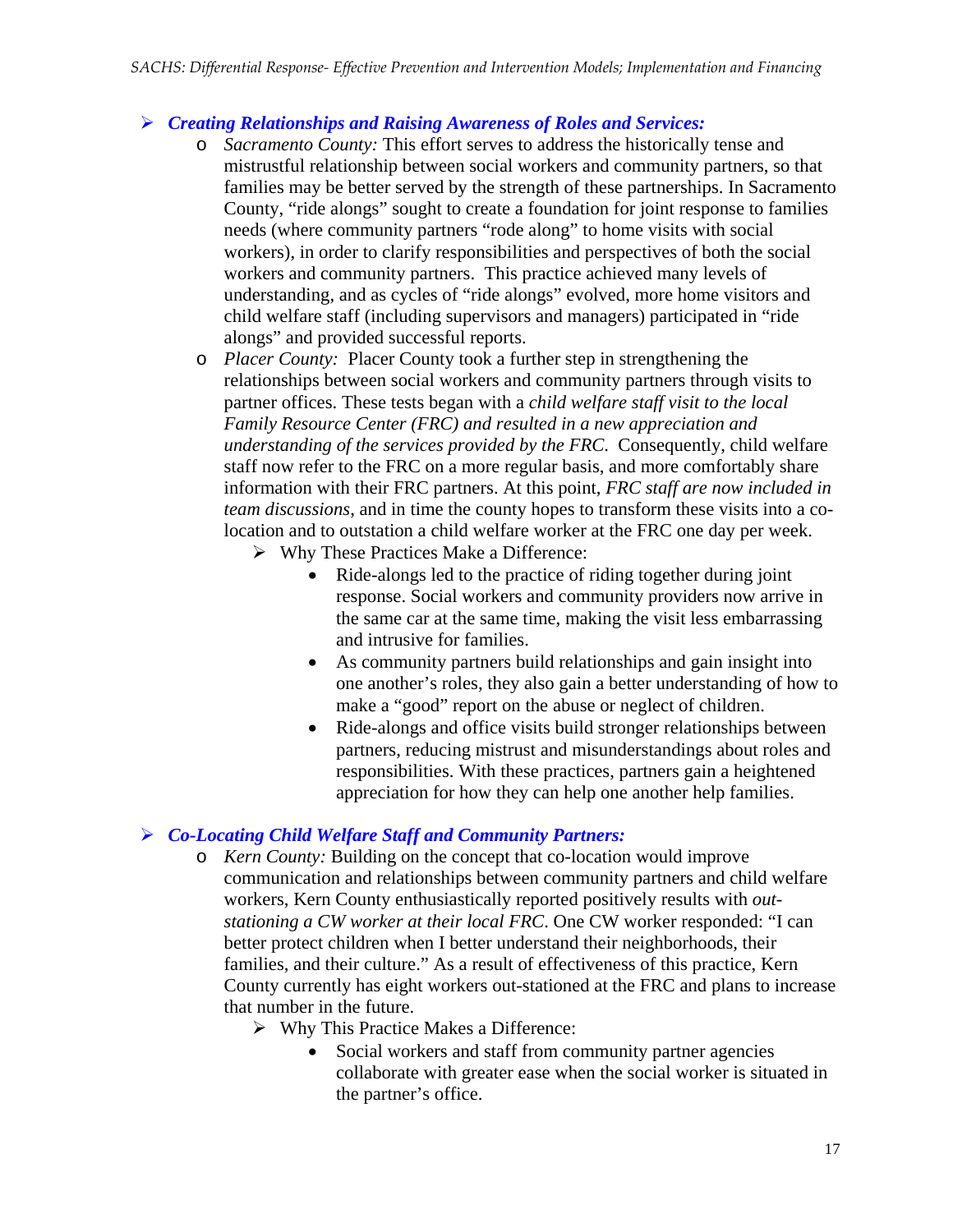• Social workers are more accessible to the community when their offices are located in the community rather than in a government office building. This helps the community get to know and trust the social workers.

### ¾ *Conducting Joint Trainings:*

- o *Placer County:* With the importance given to cultivating community partnerships, *joint trainings help to address the challenge of communication across partners at an institutional level*. Joint trainings not only provided a forum for sharing information about roles and responsibilities under DR initiatives, but also a means for different community partners to gather new systems of communication and a new concept of partnership. In Placer County, the effectiveness of these joint trainings has prompted the decision to dedicate a distinct number of enrollment slots to community partners in every training event.
	- ¾ Why This Practice Makes a Difference:
		- Joint trainings help both child welfare workers and community partners better understand practice changes across the county.
		- This practice is yet another way to improve relationships between the child welfare agency and community partners.
		- Over time, the topics for trainings can be jointly defined, giving community members greater input in building community capacity and skills, and fortifying their commitment to partnership and shared work.
- ¾ *Sharing Information Through Universal Release and Utilizing Multidisciplinary Teams:* 
	- o *Glenn County:* The *development and implementation of a universal release-ofinformation form, serves as a key tool to share information between the CW agency and its partners.* With families' informed consent, the form permits the information to be shared across multiple systems and significantly improves the ability of agencies to provide tailored services to their families. In Glenn County the universal release form is complete and in use throughout the county, and is refined every six months as appropriate. The form has dramatically enhanced the county's capacity to provide targeted and helpful resources to families in an efficient manner.
	- o *Stanislaus County:*Among other benefits this practice serves as an effective method to process issues of confidentiality, while also enabling different agencies to provide the appropriate and efficient services to families in need. Currently in Stanislaus County multidisciplinary teams and cross training are both regular elements of protocol, although they undergo continuous refinement. These teams, and the flow of information between them regarding the needs of families they serve, reduce gaps in and duplication of services.
		- ¾ Why These Practices Makes a Difference:
			- Meetings to share information are helpful and informative for both child welfare staff and community partners. Such meetings can be used to raise procedural questions and focus on engaging families.
			- When partners share their experiences, a common orientation toward practice can grow within a community. Partners are able to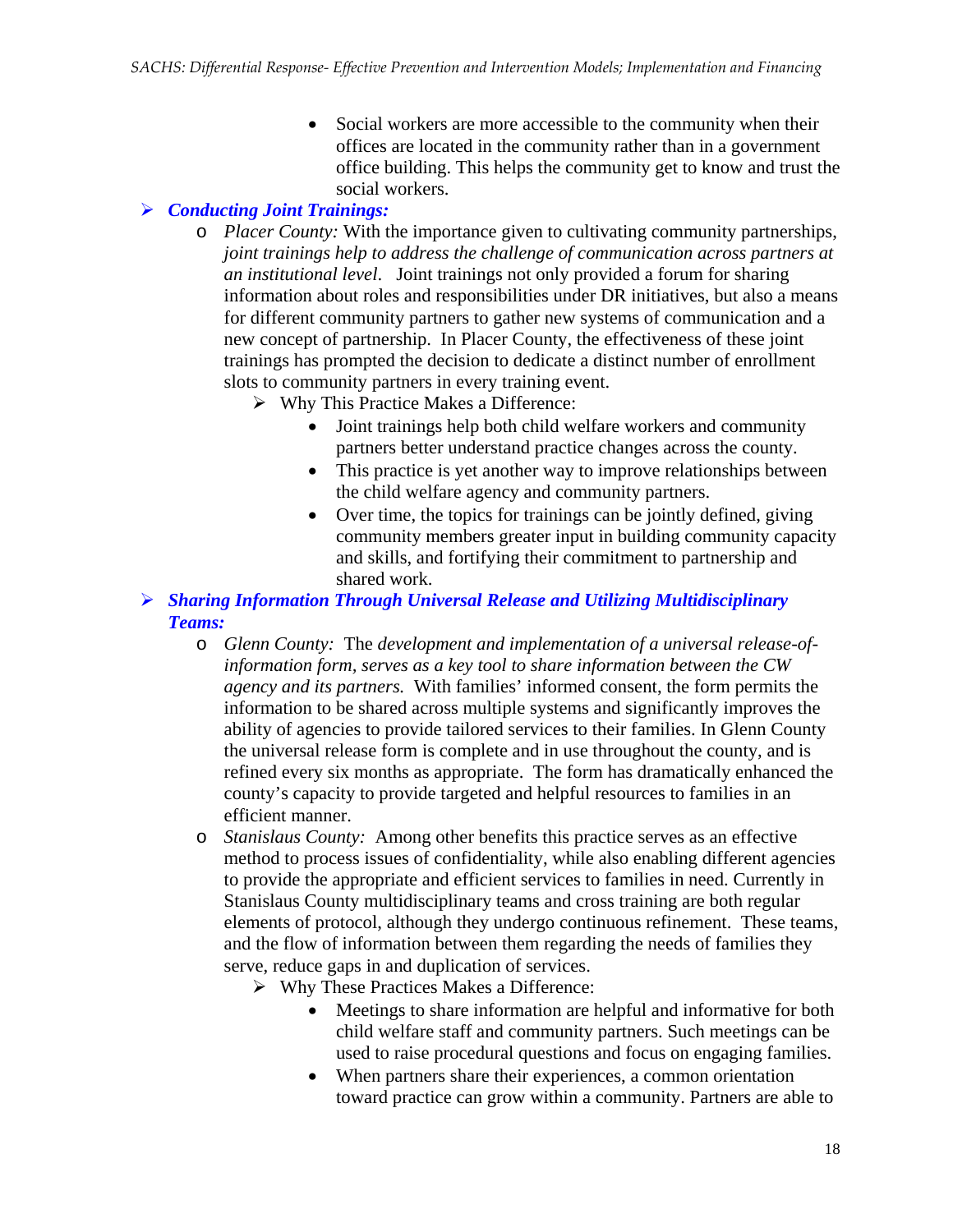redirect a deficit-focused practice orientation to a strengthsfocused approach, share strategies for engaging families, and model respectful approaches to holding conversations with and about families.

- Because the child welfare agency and partner agencies can pool their knowledge and experiences about a family's strengths and needs in "real time," the family is ultimately better served by all involved in their case.
- Sharing information about a family's needs and about the services and supports provided by various agencies allows each agency to best meet the family's needs. Additionally, this sharing reduces both gaps in services and duplication of services.
- ¾ *Identifying Services and Barriers Through Resource Identification Teams:* 
	- o *Sacramento County:* In order to more specifically address gaps in services to families in need, Sacramento County developed a *Resource Specialist Team*. This team ensured that families had access to specialized services, and included representatives from the public health department, child welfare agency, home visitors, CalWORKS, Alcohol and Other Dependencies (AOD), schools, and mental health agencies.
	- o *Contra Costa County:* A similar approach to identifying service barriers taken in Contra Costa County was the implementation of *Community Case Review Teams*. These teams provided a forum for community partners and child welfare workers to communicate about their experiences with families. As a result these forums helped to identify gaps in services and to generate partnerships between community case managers and county consultation/response teams. In addition, these meetings have benefited relationships between CalWORKS staff and community case managers and consequently the county has invested further in the continuation of these meetings.
		- $\triangleright$  Why These Practices Make a Difference:
			- Meetings provide forums for ongoing conversations about the resources needed to meet families' needs.
			- Meetings cultivate relationships between community partners by creating a common value base for practice, increasing awareness of what a system of "community child protection" might look like, and renewing commitments to effective collaboration.
			- Community problem resolution comes from addressing individual family's needs. When gaps are identified for one family, it is extremely likely that the same gaps exist for other families. As service gaps are filled, the community becomes stronger.
			- When resources are shared, everyone learns new information, and a growing number of people become expert about community resource options.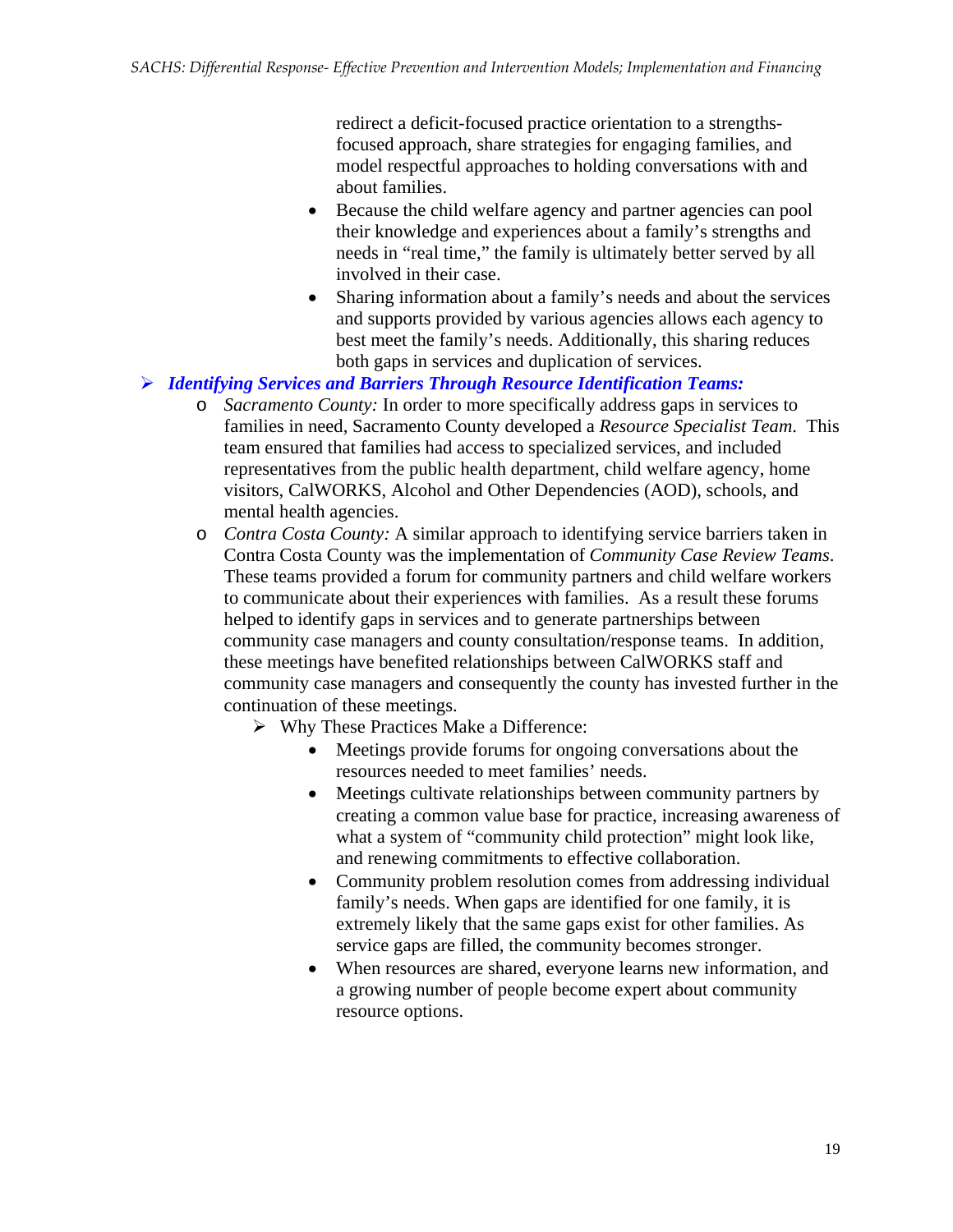# DIFFERENTIAL RESPONSE: GUIDING PRINCIPLES FOR IMPLEMENTATION

### **IMPLEMENTATION IN THE PILOT COUNTIES**

(From: Bryant, M., Price, A., Conley, A., Berrick, J.D., et al (2007) (Table). *In Differential Response and Alternative Response in California*. Berkeley, CA: University of California at Berkeley, CalSWEC)

For DR implementation the following chart shows that most of the 11 pilot counties contract with and train community based organizations (CBO's). The table also indicates how the counties target their Path 1 and Path 2 efforts. Also noted here

| CBOs <sup>*</sup> to<br>County | <b>Contracts With</b>   | <b>Provides</b><br>Training/Funding<br>to other agencies<br>for Path 1 and/or 2 | Target Area Based on |             |                                       |
|--------------------------------|-------------------------|---------------------------------------------------------------------------------|----------------------|-------------|---------------------------------------|
|                                | <b>Provide Services</b> |                                                                                 | Age of<br>Child      | Zip<br>Code | Other                                 |
| Contra Costa                   |                         |                                                                                 | ٠                    | ۰           |                                       |
| Glenn                          |                         | $\blacksquare$                                                                  |                      | ٠           |                                       |
| Humboldt                       | ٠                       |                                                                                 |                      |             | Entire County                         |
| Los Angeles                    | ٠                       | ÷                                                                               |                      | ٠           | Compton Area                          |
| Placer                         |                         |                                                                                 |                      |             | Date referral<br>received             |
| Sacramento                     | ٠                       | $\blacksquare$                                                                  | ٠                    | ٠           |                                       |
| San Luis Obispo                |                         |                                                                                 |                      |             | Entire County                         |
| San Mateo                      |                         | ٠                                                                               |                      |             | Entire County                         |
| Stanislaus                     |                         |                                                                                 | ٠                    |             |                                       |
| Tehama                         | ٠                       |                                                                                 |                      |             | Entire County per<br>CBO availability |
| Trinity                        |                         |                                                                                 |                      |             | Entire County                         |

Differential Response Implementation in the Pilot Counties<sup>27</sup>

" Community-based organizations may include faith-based organizations.

#### **KEYS FOR ORGANIZATIONAL CULTURE SHIFTS**

(From: *Implementing Differential Response: An Assessment of Community Organization's Capacity and Interest.* January 31, 2006. Submitted to: County of San Mateo, Human Services Agency)

The impact of DR on County System Improvement Plans (SIPs) has prompted deeper analysis of the capacities and interests of organizations in implementing these new programs. For child welfare agencies to embrace practice rooted in the principles of DR, a shift in values and beliefs about both families and the role of the community in child welfare must occur. The experience of counties participating in this BSC revealed that *three key transformations were needed for this organizational culture shift to occur*:

• *Belief in the Intrinsic Value of Family Voice* 

When family voice is valued, social workers and community providers cannot imagine planning for the life of a family without the family in the room. They believe that all decisions are more effective and children and families are better served when the family voice guides the discussion.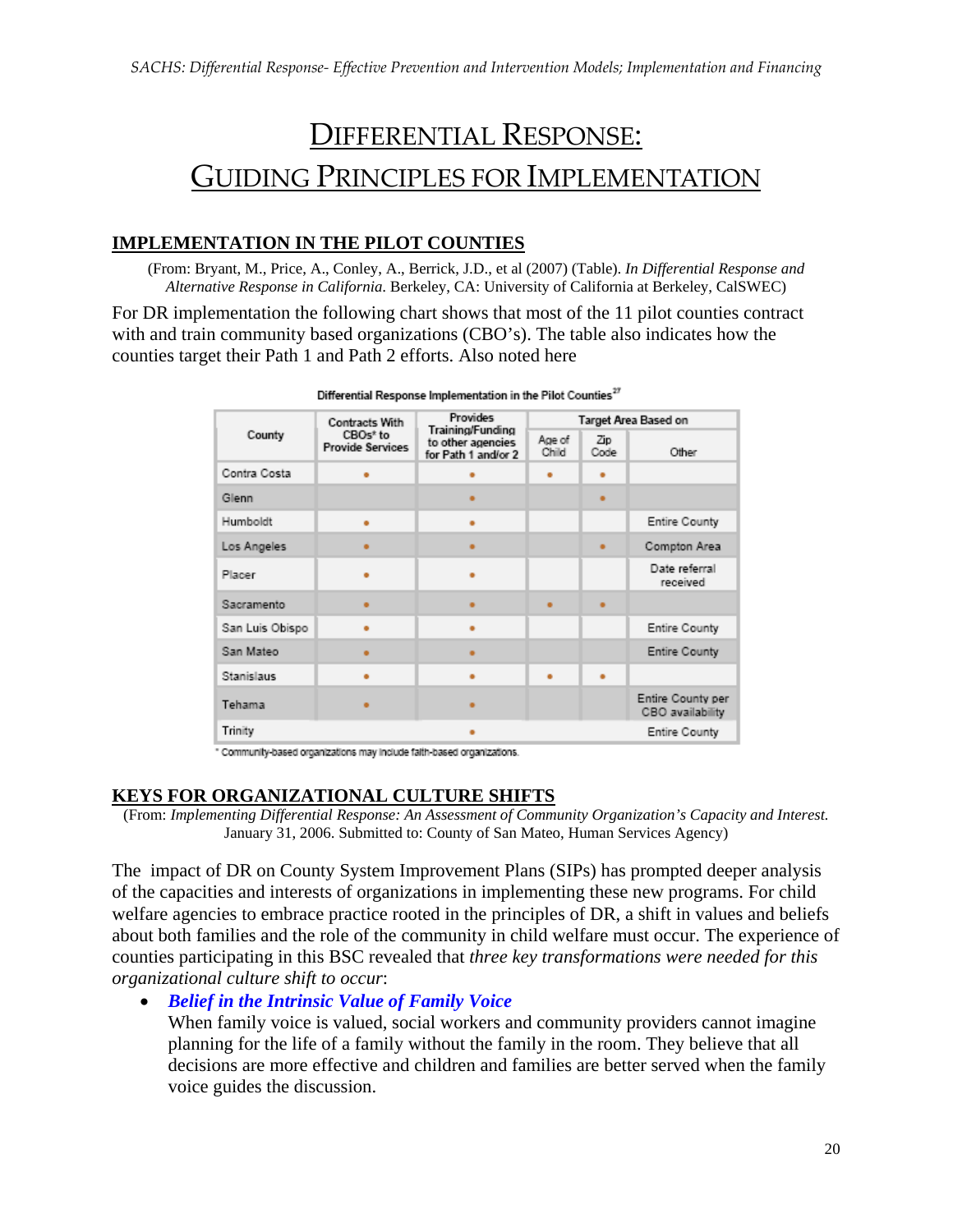• *Belief that Community Partnership is the Most Effective Way to Protect Children* When child welfare agency and community partners hold this belief, their relationship with one another becomes fully interdependent; they cannot imagine doing the work in isolation. With this transformation, partners become virtual champions of one another in the community to support the work of supporting families.

• *Committed Leadership Willing to Take Risks* 

For the implementation of differential response, child welfare agencies must expand their vision and practice in serving and supporting families. Leaders must create an environment where new practices can emerge, where people are encouraged to speak out about changes needed in the system, where a line worker has as valid a perspective as an administrator, and where each employee believes he or she can make an important difference in the quality of service. Additionally, leaders must expand the roles that they ask community partners and families to play in the design of the service system. Successful implementation of DR requires engaging the agency, community, and family voices in conversations through which problems are identified and solutions are discovered. This transformation relies largely on leaders who are willing to take risks as they help others at various levels work through these changes.

#### **FUNDAMENTALS AND FIRST STEPS**

*(*From: Child Welfare Information Gateway. 2008. *Differential Response to Reports of Child Abuse and Neglect Issue Brief.*)

Lessons learned from research and experiences with DR can help move the field forward. Child welfare administrators and policymakers may benefit from the following considerations when implementing or expanding DR systems at the State or local levels:

- *Address the core concerns of child safety and risk*. It is important to remember that all of the children and families served, regardless of assigned track, have been reported to CPS for potential maltreatment and their cases have been screened in as legitimate referrals. As such, *all of these situations warrant an assessment of both the children's safety and the parents' capacity and willingness to participate in protective interventions.* CPS systems must take care to ensure that initial contacts, even if made by another agency, address safety and risk.
- *Implement systematic structures for selecting a response track and allowing changes.* When and how the choice of response track is made has important practice implications. *Tracks should be assigned based on a careful assessment of the family's safety, needs, and resources.* Experience indicates that track changes are very infrequent—usually less than 2 percent. This may be appropriate, but comprehensive and ongoing assessment of the family often leads to the discovery of information about the family that would not have come to light through a traditional investigation. This additional information gathered by workers should help them identify when changes in track assignments are warranted, particularly to protect a child's safety.
- *Promote assessments that explore underlying conditions and needs.* DR is based on the assumption that assessments will be comprehensive and go beyond traditional risk and safety assessments. *More comprehensive assessment processes explore the strengths and needs of children and families and develop service plans that respond to underlying issues affecting the child's safety.*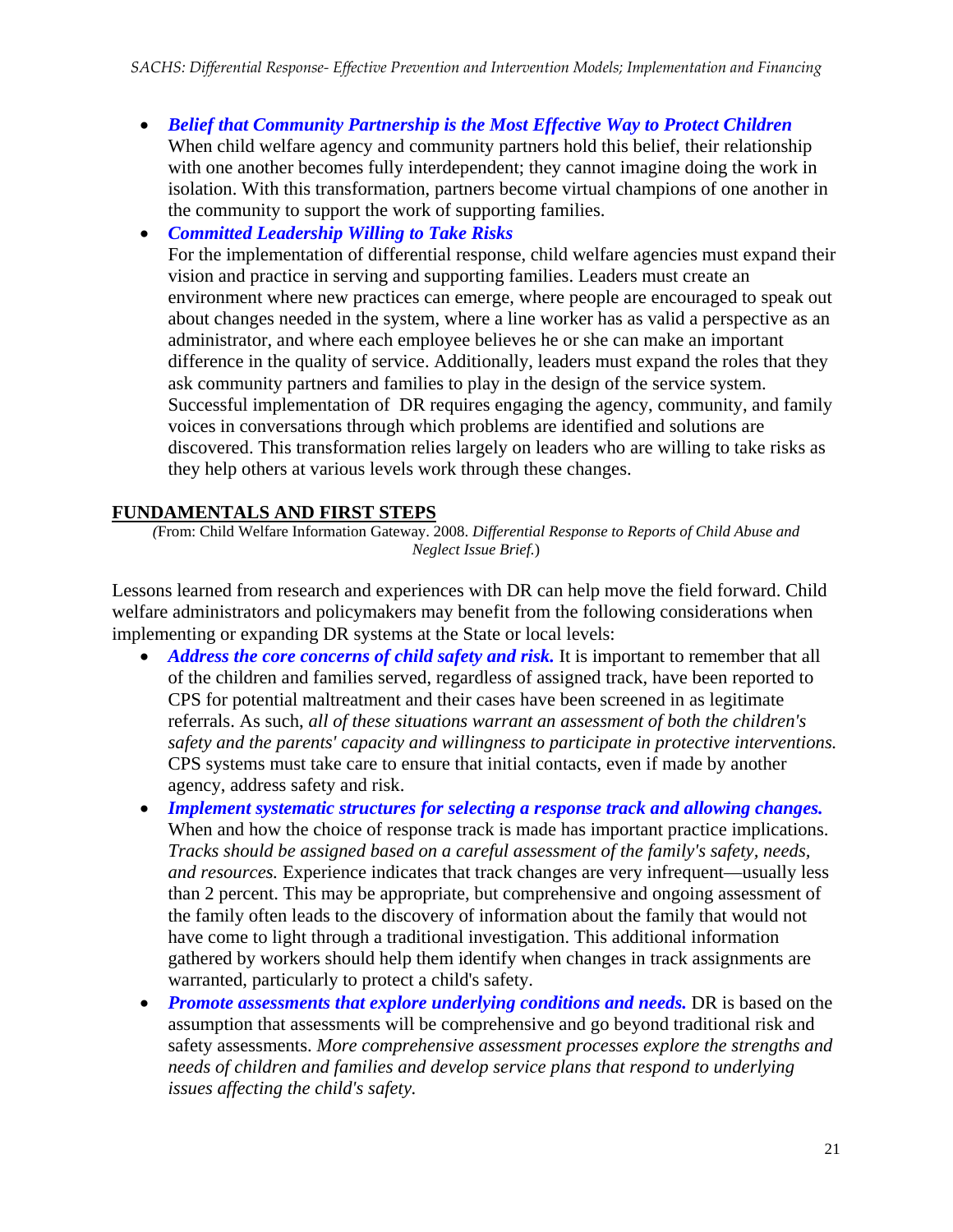- *Ensure service availability and strengthen community relationships.* Successful implementation of DR systems requires the availability of an array of community services to support families. Child welfare agencies implementing DR have found it helpful to *work with community partners to identify and secure services from public and private agencies and help develop additional services as needed*. *Increasing and diversifying relationships with other service providers may require CPS agencies to address issues such as resource allocation, confidentiality agreements, accountability for shared case management, and co-training of staff.*
- **Foster natural supports.** Bringing broader systems of support to bear on the protection of children has proven to be a challenging task for some jurisdictions implementing differential response*. Identifying, assisting, and nurturing families' informal support systems can complement traditional services* to help sustain healthy family functioning and child well-being over time.
- *Train staff.* To conduct comprehensive assessments and encourage parents' participation in voluntary services, *CPS caseworkers must be skilled in engaging families.* Jurisdictions implementing DR have noted that *training administrators, supervisors, and frontline staff is critical* to the success of this approach.
- *Examine workload impact*. Building trusting relationships, fully exploring strengths and needs, linking families to other services and supports, and developing case plans in partnership with families *can take more time than typical caseloads allow. Evaluations in Missouri and elsewhere suggest the full benefit of DR was not realized because of the counteracting pressures of large caseloads.*
- *Track outcomes*. States implementing DR systems learned a great deal from measuring outcomes. *Collecting data, tracking outcomes, and conducting rigorous evaluations can help States and local agencies understand the effectiveness of reforms and make midcourse corrections as needed.* These efforts can also help shape plans for statewide expansion of pilot programs and communicate benefits to various stakeholders.
- *Accommodate and explain changes in data*. DR may affect reporting and recurrence data and create apparent oddities in multiyear trends. When a majority of the referrals are not accompanied by a substantiation decision—as is the case with the families not on the investigation track—*the proportion of substantiated reports to total reports decreases significantly. The important work done with families whose reports were not substantiated must be accommodated within existing information systems and communicated to policymakers.*
- *Tap into lessons learned.* Contact with State and local agencies experienced in implementing DR can help those who are just starting the process to *replicate promising approaches or avoid common mistakes.* In addition, the *Children's Bureau's National Resource Centers and Child Welfare Information Gateway can provide technical assistance and information* on a number of topics related to DR.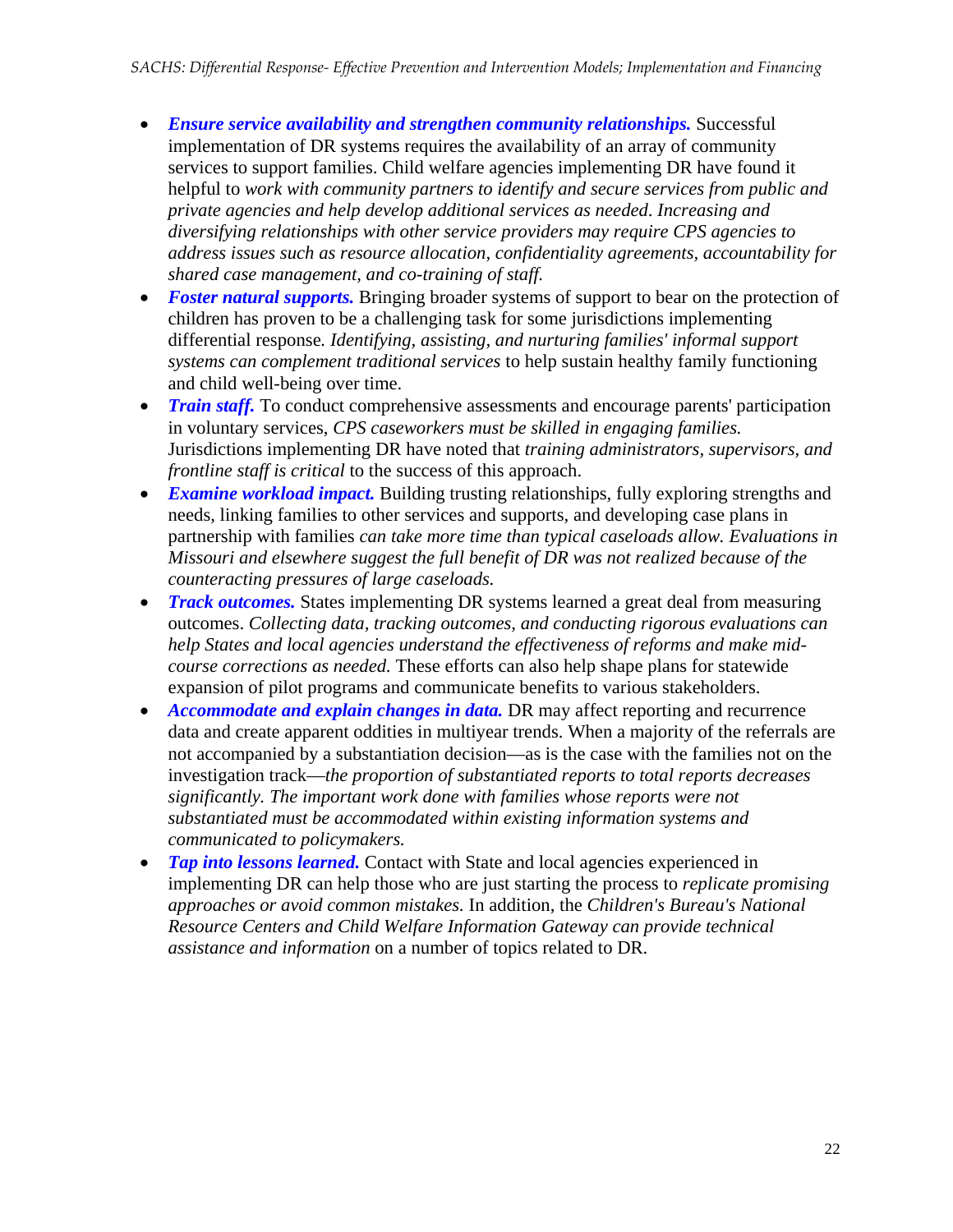# DIFFERENTIAL RESPONSE: FINANCING

(From: BASSC Executive Development Training Program Participatory Case Studies: Ambar, 2007 and Boyden, 2007)

Funding DR presents challenges since the child welfare funding system is primarily designed to support out-of-home placement and very *little funding is allocated for prevention activities.* Funding streams such as Title IV-E are tied to the removal and maintenance of children in out-of-home care. This creates an enormous challenge for counties in implementing, developing, sustaining DR and other programs that incorporate prevention and intervention services. Many counties initially secured private funding to support DR efforts; however, *private funders primarily fund pilot programs, not ongoing operational costs.* While foundations may fund the design, start-up and early implementation of effective new strategies like DR, the funding philosophy of private investors does not typically support continued funding. California counties are faced with the task to be resourceful and creative in their efforts to leverage various funding streams in order to sustain current DR efforts and develop the capacity for expanding the breadth of this promising practice.

In an attempt to identify successful funding practices and funding challenges Bay Area Social Services Consortium (BASSC) Executive Development Training Program participant, Cynthia Lee Ambar (2007) *surveyed eight California counties (Contra Costa, Monterey, Humboldt, Placer, San Francisco, San Mateo, and Santa Cruz.) regarding their funding strategies and sustainability planning to identify successful funding practices and challenges.* The scope of her review was limited to DR funding for Path 1 and Path 2 in FY07. Since Path 3 represents the traditional child welfare response, funding for Path 3 was not included in the analysis.

#### **FUNDING SOURCES (FY 07)**

*The discussion of funding sources below is primarily confined to funding designated specifically to support DR. It should be noted that in 2007 only one county had sufficient resources to provide services countywide; all other counties limit services by geographic area, age, DR path or family risk factors.*

- **Child Welfare Services Outcome Improvement Project Funds (CWSOIP) were overall the most significant revenue source** for counties surveyed.
	- o CWSOIP funds have been appropriated by CDSS on an annual basis since FY06. They are available to counties through a competitive application process for program improvements in the areas of safety, permanency and well-being as identified in System Improvement Plans, Self-Assessments or Peer Quality Case Reviews.
	- o The total state CWSOIP appropriation was \$10,792,000 in FY07 remaining stable in FY08. Six of the eight counties surveyed, Contra Costa, Humboldt, Monterey, San Francisco, San Mateo and Santa Cruz, received CWSOIP funds in FY07. CWSOIP was the sole funding source for both Monterey and San Francisco counties in FY07.
- **Child Welfare Services Improvement Pilot Allocation were the second most significant overall revenue source** for counties surveyed.
	- o There was a total of \$3,171,960 Child Welfare Services Pilot funds for FY07. Pilot funds have been appropriated by CDSS on an annual basis since FY04. Funding was limited to 11 designated pilot counties. These counties applied and were selected as pilots or learning labs for targeted child welfare improvements. Four of the eight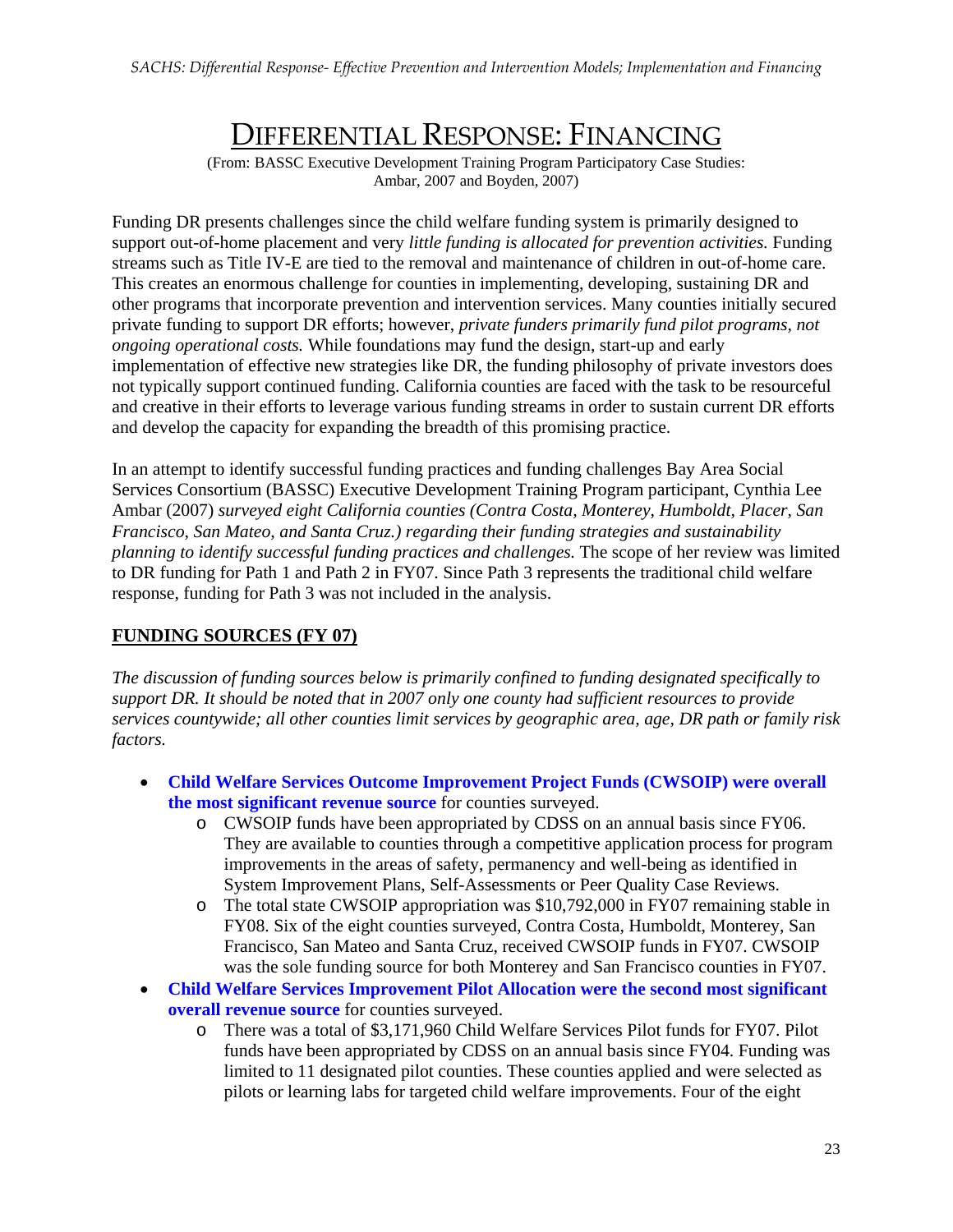counties surveyed, Contra Costa, Humboldt, Placer and San Mateo are pilot counties. The total appropriation for all 11 pilot counties in FY07 was \$13,745,000, a modest 7% decline from the \$14,845,000 appropriated in FY06. The state appropriation for FY08 remained at FY07 levels. Although pilot funds also support standardized risk assessment and youth permanency and transition efforts, counties surveyed utilized this funding source primarily, if not exclusively, for DR.

- **First 5 Funding was also a very significant revenue source** for the counties surveyed.
	- o At \$1,450,000 for FY07, First 5 (funded by Proposition 10, the tobacco tax), funds are appropriated by local First 5 Commissions. First 5's mission is to support the healthy development of children, prenatal to five. Two of the eight counties surveyed, Alameda County and Santa Cruz County, receive First 5 funding. In addition to its financial contributions, First 5 has also played an important role in the provision of services and expertise to support DR efforts.
- **Promoting Safe and Stable Families (PSSF) was also a significant revenue source** for two of the counties surveyed.
	- o At \$348,605 for FY07, PSSF dollars come from Title IV-B funds, which are appropriated by CDSS on an annual basis to all child welfare agencies. Title IV-B funds can be used to provide services and, for many counties, are the primary source of funding for prevention efforts. Three of the eight counties surveyed, Contra Costa, Placer and Santa Cruz, utilized part of their PSSF allocation to support DR. Local PSSF allocations decreased slightly in FY07 and are anticipated to further decline in FY08. In addition, the allocation methodology for PSSF is in the process of revision and, depending on the formula chosen, may result in significant changes to allocations for some counties in the future.
- **Child Abuse Prevention, Intervention and Treatment (CAPIT) Funds** were a modest source of revenue for one county surveyed.
	- o At \$75,000 for FY07, CAPIT funds were appropriated by CDSS on an on-going annual basis for child abuse prevention activities and are most frequently given to local Child Abuse Councils for distribution. Typically, Child Abuse Councils limit funding to non-profit agencies; however, community-based organizations contracted to provide DR services can apply for CAPIT funds. Santa Cruz County secured CAPIT funds in FY07. Like PSSF funds, the allocation methodology for PSSF is in the process of revision and depending on the formula chosen, may result in significant changes in allocations for some counties in the future.
- **Maternal and Child Health Funding (MCH)** were a modest source of revenue for one county surveyed.
	- o At \$90,000 for FY07, MCH funds are appropriated by the California Department of Health Services to county public health departments. Santa Cruz County worked with its local public health department to secure MCH funds in FY07 to support nursing positions.
- **Lucile Packard Foundation for Children's Health** were a modest source of revenue for one county surveyed.
	- o At \$80,000 for FY07, Packard funds are private funds. The foundation's mission is to support the physical, mental, emotional and behavioral health of children and their emphasis is on children ages zero to five and focuses on the prevention of abuse and neglect. San Mateo County secured Packard funds in FY06 as well as FY07.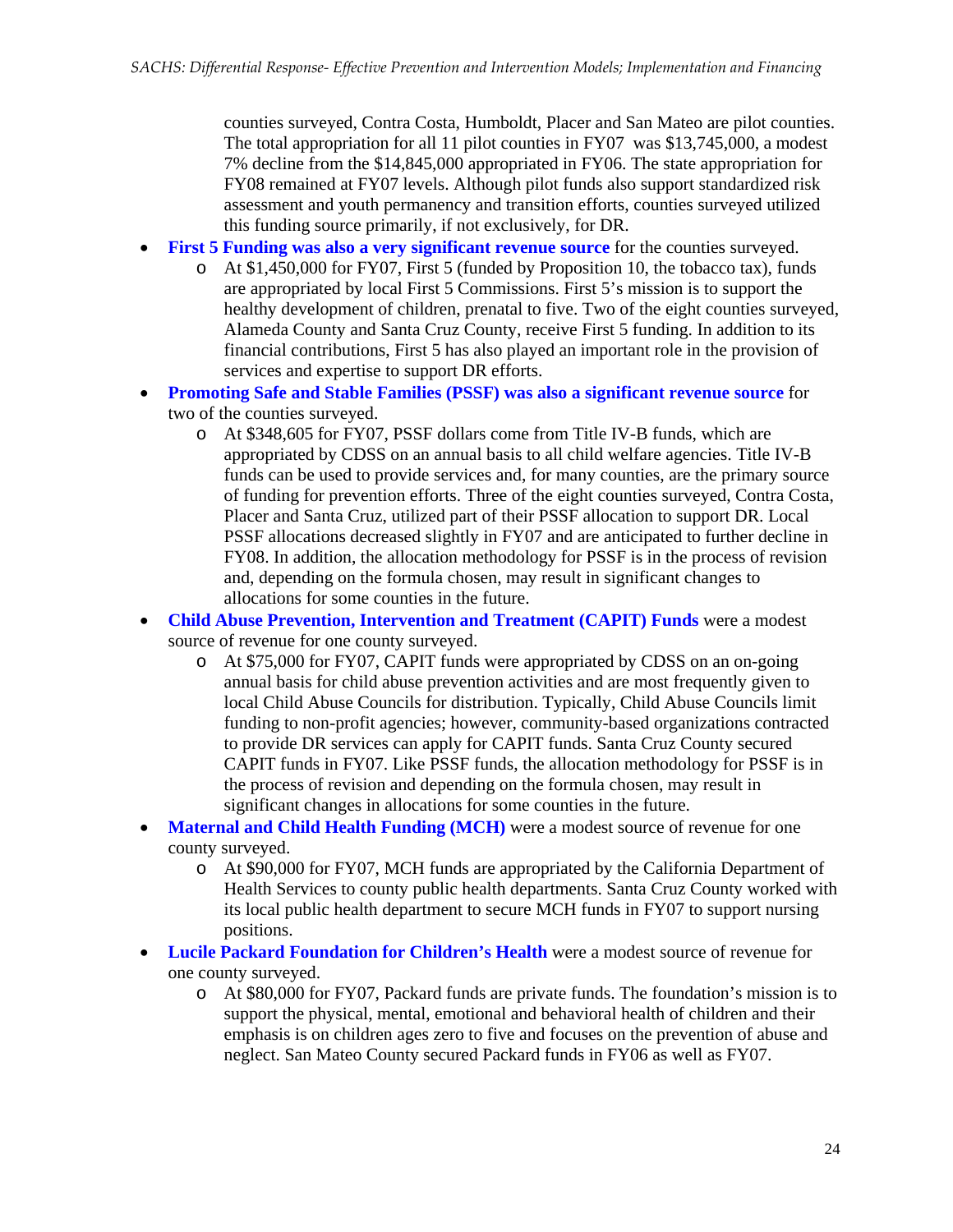#### • **Other Revenue Sources**

- o Several counties are *utilizing funding from their general child welfare allocation* to support DR efforts.
- o A number of agencies are planning to *rely more heavily on their internal resources*.
- o A significant number of counties *leverage Medi-Cal/EPSDT funding*.
- o Santa Cruz County also utilized \$15,000 in *Children's Trust Fund revenues* and had access to \$12,641 from an agency *Medi-Cal Administrative Activities (MAA) trust fund*. Santa Cruz does not have ongoing MAA revenue, but has previously claimed for *Public Guardian activities associated with Medi-Cal outreach*.
- o Alameda County participates in *California's Title IV-E Waiver Capped Allocation Project*, so has more flexibility to utilize resources at the front end for prevention.
- o In FY 08 Monterey County received a significant amount of assistance from their Mental Health Department in the way of Proposition 63 funds and a SAMSHA grant.
- o San Mateo County is working with their Child Abuse Council to obtain resources for direct services for DR families and is applying collaboratively with community-based organizations for transportation funding.
- o *All counties support DR through in-kind contributions*, using internal staff positions and other resources; however, no counties were given general fund revenue specifically designated for DR in FY 07.

| <b>Santa Clara County</b><br>DR Budget Analysis (FY 06/07) |                                 |  |  |  |
|------------------------------------------------------------|---------------------------------|--|--|--|
| <b>Funding Sources</b>                                     | <b>Percent of SCC DR Budget</b> |  |  |  |
| <b>CWSOIP</b>                                              | 8%                              |  |  |  |
| FIRST 5 SCC                                                | 20%                             |  |  |  |
| <b>LPFCH</b>                                               | 3%                              |  |  |  |
| <b>PSSF</b>                                                | 26%                             |  |  |  |
| <b>SCC</b> General Fund                                    | 43%                             |  |  |  |
| <b>TOTAL</b>                                               | 100%                            |  |  |  |

#### **COUNTY EXAMPLE: DR BUDGET ANALYSIS FOR SANTA CLARA COUNTY**

Similar to other California counties, funding for DR in Santa Clara County is pieced together through a number of funding sources (see table above for FY 06/07). Promoting Safe and Stable Families (PSSF) (a federal funding program) was the first to provide funding in September 2006 for a DR system. Soon afterwards FIRST 5 Santa Clara County funding support followed. In FY 06/07 DR was funded in Santa Clara County by a combination of FIRST 5 Santa Clara County, Lucile Packard Foundation for Children's Health (LPFCH), Santa Clara County General Fund, DFCS Promoting Safe and Stable Families (PSSF) funds, and DFCS Child Welfare Outcome Improvement Project (CWSOIP). The total FY 2006/2007 DR budget was just over \$1.5 million.

#### **SANTA CLARA COUNTY: RECOMMENDATIONS TO SECURE FUNDING**

Ambar (2007) provided the following recommendations specifically for Santa Clara County to potentially secure additional funding for DR *(many of these strategies can be applicable to other California Counties):*

• **Develop a cost-benefit analysis to improve the probability of securing general fund and other revenue.** Continue with and expand collection of outcome data to support funding requests.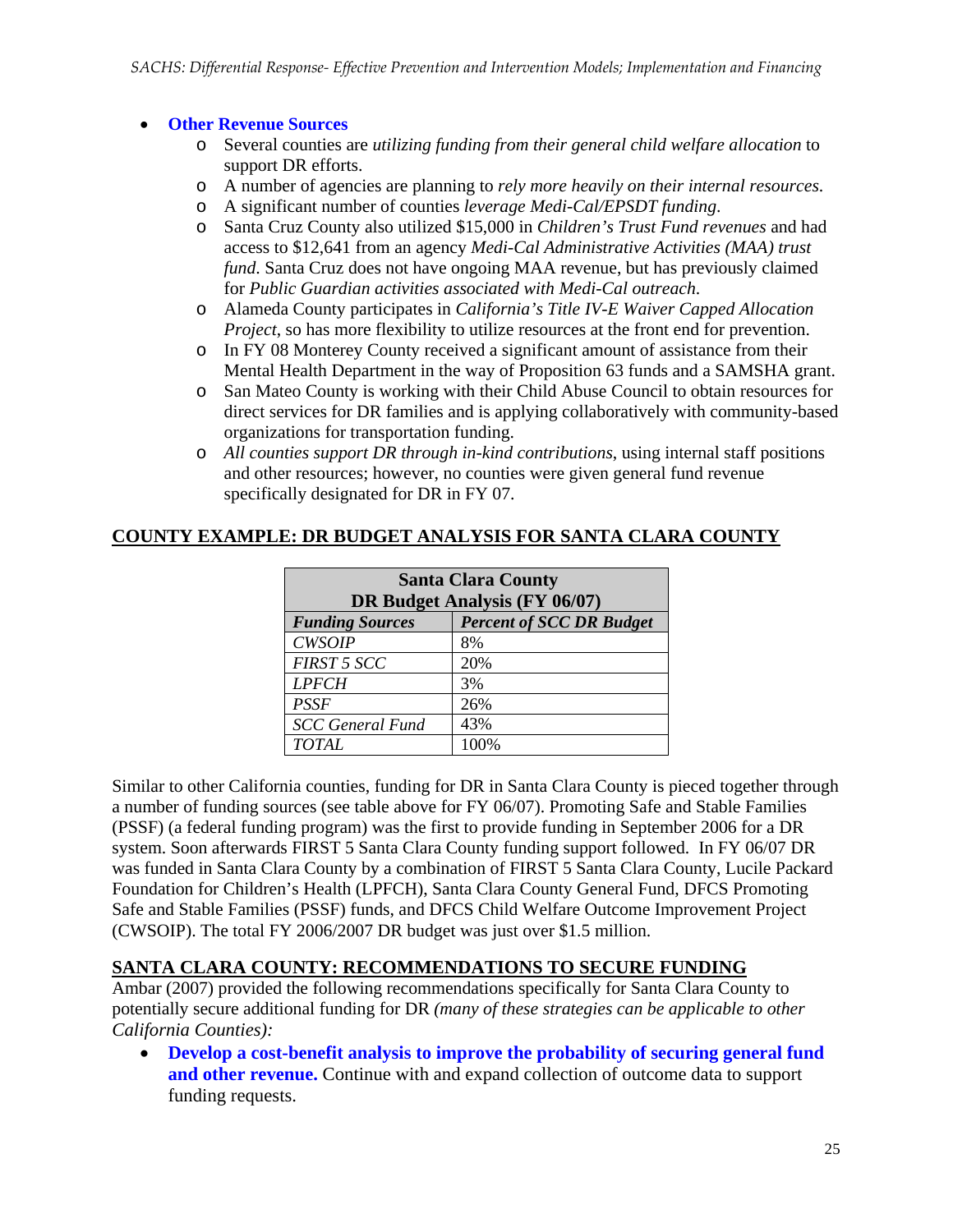- **Work with the agency's grant writer to identify additional private funding sources.**  Focus on Path 4 since it is unique to Santa Clara County and will increase the probability of obtaining funding.
- **Consider collaborative applications with community partners and/or other governmental agencies to widen the pool of available funding.**
- **Work with the local Child Abuse Council to promote targeting of Child Abuse Prevention, Intervention and Treatment Funds (CAPIT) to support DR efforts**
- Continue to participate on the Child Welfare Director's Association Title IV-E community-based organizations workgroup. This workgroup is assessing the potential for drawing down Title IV-E funds for administrative costs for community-based organizations.
- **Seek assistance from current funders in identifying additional funding sources, strategies and key contacts.**
- **Support and provide technical assistance to assist community-based organizations providing DR services in securing additional funding.**
- **Assess the probability for enhanced leveraging of Medi-Cal/EPSDT** and other funding sources.
- **Meet with the Mental Health Department to identify services they have available to support DR efforts.** Determine if participants can be given priority status for services.
- Discuss **funding possibilities with the local United Way**. This agency has contracts with a number of agencies who could assist in filling service gaps.
- **Involve faith-based communities in DR planning efforts.**
- **Attempt to secure more flexible funding for families**. Flexible funding has been critical in engaging families and eliminating barriers to full participation in service plans.
- **Reapply for First 5 funding when current funding expires.**
- **Continue to reapply for CWSOIP funding on an annual basis.**
- **Continue to utilize PSSF Family Support and Family Preservation funds and consider increasing funding ratios.**
- Consider re-applying to Lucile Packard when current funding expires (however, because Packard practice is to fund one project per agency, first assess funding needs for other agency projects)
- **Continue to participate in Proposition 63 planning efforts and attempt to secure resources to support DR.**

### **CHALLENGES AND LIMITATIONS**

Some counties, such as San Mateo, *maximize the number of families served by providing case management for a shorter time period, while others provide services for as long as 12 months*. In addition, while a number of counties have been able to provide comprehensive service packages, *many require additional funding to address service gaps that are critical to ensuring successful outcomes for families. These include funding for mental health, domestic violence, drug and alcohol services, transportation, and, in particular, housing and other basic needs***.** Specific challenges and limitations include the following:

- **Pilot funding is a substantial revenue source for DR for the 11 pilot counties, but is not available on a statewide basis.**
- **Since CWSOIP funding is allocated annually on a competitive basis, it is difficult to hire staff and engage in long-term planning.**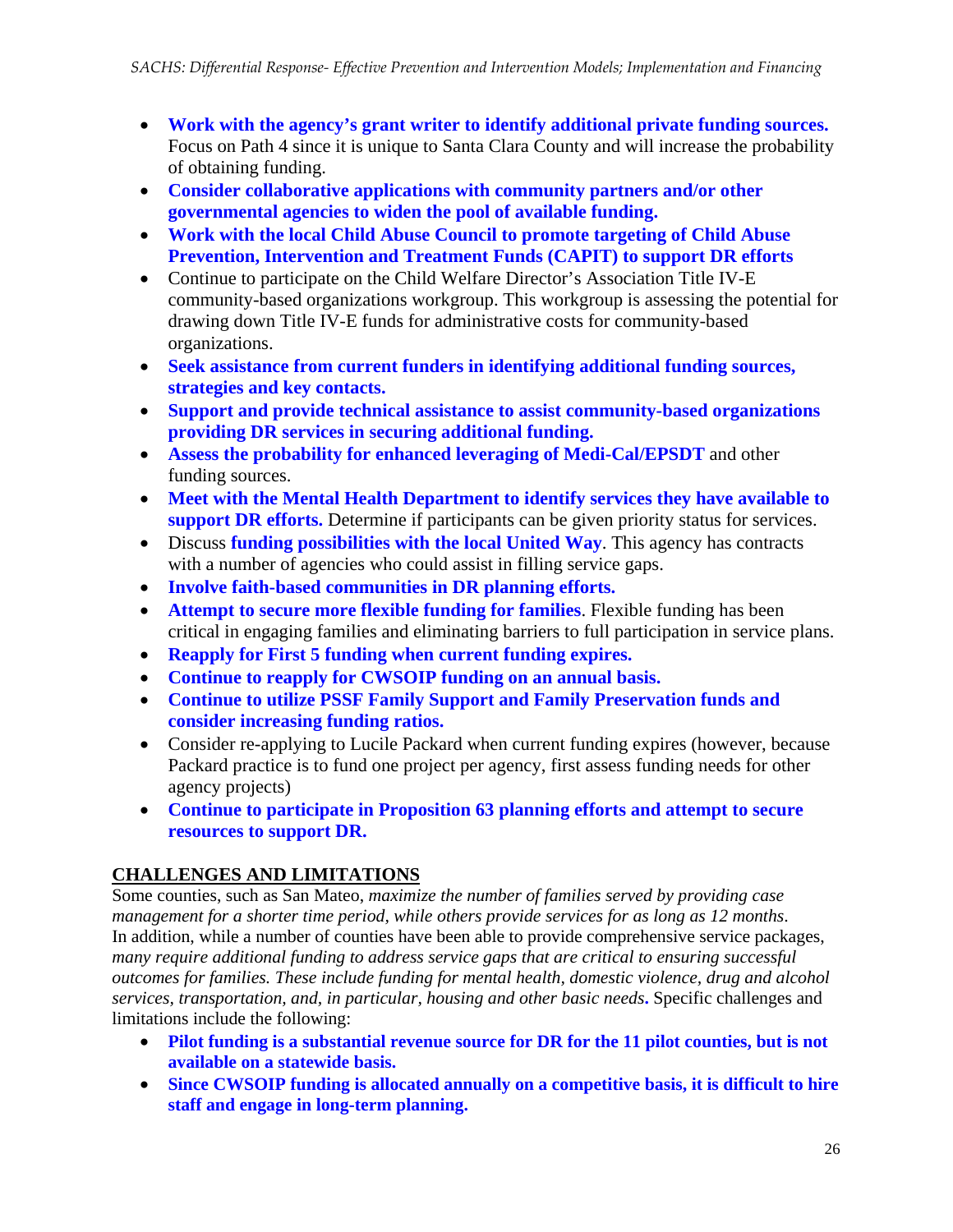- **PSSF funding is one of few ongoing funding streams that can be utilized for child abuse prevention. However, reliance on PSSF funds to support DR requires that funding be diverted from other prevention efforts. In addition, at most, only 60% of PSSF allocations can be utilized for Path 1 and 2 services; 40% must be targeted for family reunification and adoption support.**
- **First 5 revenues are in decline and their capacity to support DR efforts in the future is in question. The current focus of First 5's efforts in a number of counties is early learning.**
- **Private funders typically prefer to fund pilot projects and cannot be considered an ongoing source of funds for operational costs. In addition, services may need to be restricted to the funders' target populations and for activities in support of the funders' missions, which may or may not be entirely in alignment with the goals of DR.**
- **Other governmental agencies and many community-based organizations are experiencing reductions in funding, and as a result have fewer resources available to assist in supporting DR efforts.**

#### **KEYS TO SUCCESS**

Counties surveyed are committed to systemic change and have been *innovative in securing funding to implement DR efforts despite the lack of access to designated funding streams*. The need to look externally to secure sufficient resources has also resulted in *greater collaboration between child welfare agencies, funders and community partners, and has extended beyond DR to other child abuse prevention activities*. The overall key to success has been in *building partnerships*. More specific keys to success include the following:

- **Engaging the community at the beginning of the planning process**
- **Obtaining the support of elected officials**
- **Partnering with funders and drawing on their expertise to identify other funding sources and/or to obtain support for DR from other funded agencies**
- **Partnering with other governmental agencies such as Mental Health and Public Health, for both revenue and services for DR**
- **Partnering with non-profit family resource centers and other community-based organizations for assistance in providing services and filling service gaps**
- **Partnering with local child abuse councils, who have access to CAPIT and other funding streams**
- **Partnering with First 5 commissions that focus on child abuse and neglect for both revenue and services**
- **Engaging in capacity-building for local community-based organizations, educating them about leveraging funding, obtaining funding and other resources and providing in-depth technical assistance for sustainability**
- **Leveraging of Medi-Cal/EPSDT and other funding streams**
- **Accessing funder databases, such as the Foundation Center**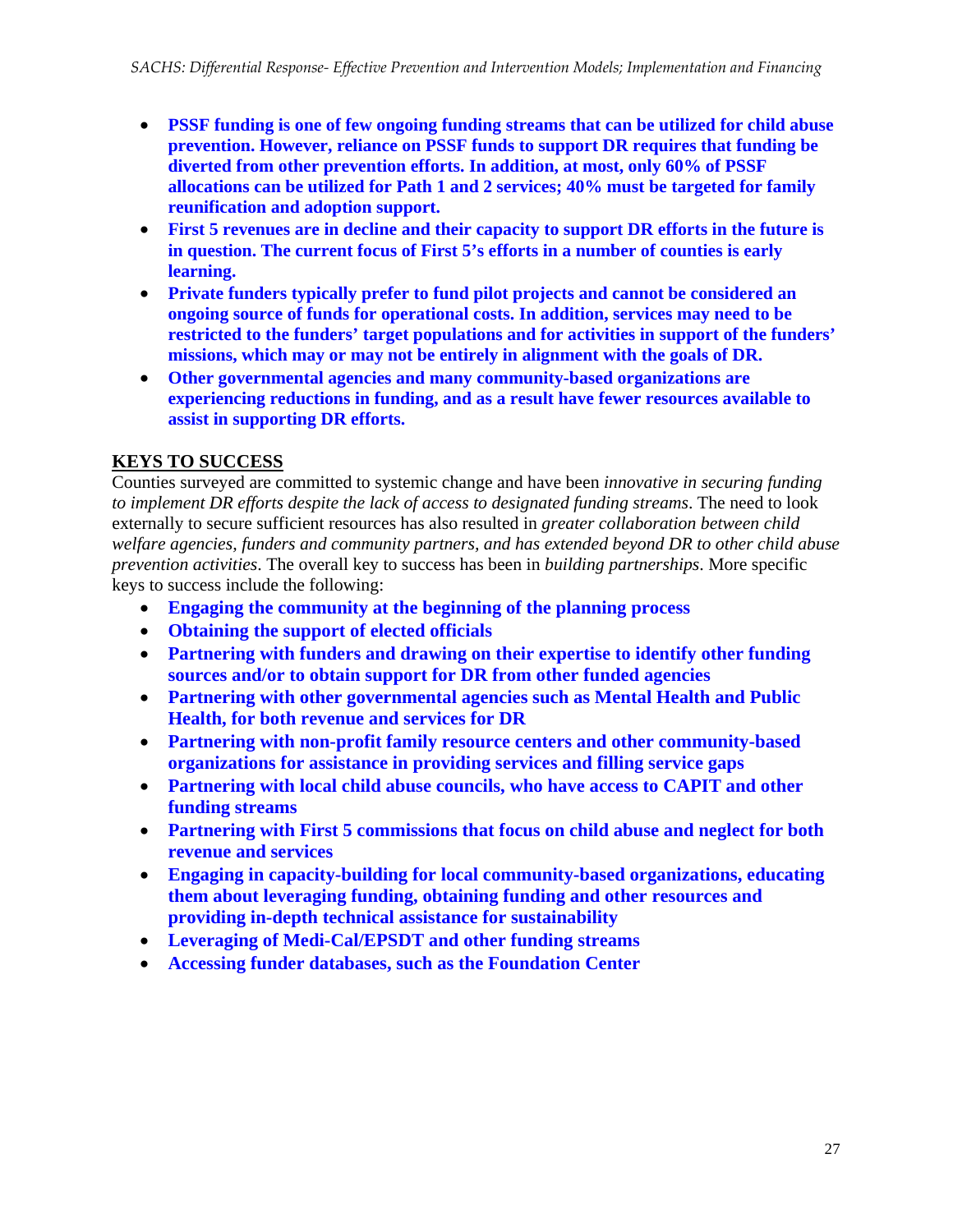### IMPACT OF FUNDING ON STATEWIDE EXPANSION

 (From: CDSS, 2008. *California's Title IV-B Child and Family Services Plan: Federal Fiscal Year 2008-Annual Progress and Service Report*)

Even with the funding challenges outlined above, California continues to move forward, refining existing DR systems and expanding into new jurisdictions. The *California's Title IV-B Child and Family Services Plan: Federal Fiscal Year 2008-Annual Progress and Service Report* highlights **the following safety benchmark:** *By June 30, 2008, if implementation is identified as appropriate and doable, CDSS will begin phasing in an additional 16 counties to implement the Differential Response Intake Structure* **was met.** 

- In order to fund this growth, **CDSS requested funding from the Legislature to be able to expand the DR Intake Structure to additional counties in SFY 2006/07**. Funding was included in the Governor's budget for SFY 2006/07 for the continued implementation of the DR Intake Structure to additional sites.
- **In SFY 2006/07, 3 additional counties requested to implement DR programs using CWS Outcome Improvement funds**. **Another 12 counties requested and received funding through CWS Outcome Improvement funds to expand existing DR programs.**
- The **11 pilot counties continued to receive funding for DR, and in the past three years several other counties used a portion of their Outcome Improvement Project (OIP) funds to either implement or enhance DR.**
- Other counties have implemented DR using other funding sources (such as PSSF and grants) but future expansion will depend on available funding (p. 18)

The annual report outlines that in FY 2009, PSSF funds will continue to be used to broaden the network of services that counties have available to serve families without having to open a case in the CWS system. The goal is that PSSF funds will be used to build a network of services through the partnership between CWS and community providers.

Funding for future years, and whether or not the remaining DR safety benchmark *(By June 30, 2009, barring any unforeseen barriers to implementation and if budgeted in the state budget, CDSS will have implemented Differential Response Intake Structure in all 58 counties) can be met* is heavily dependent on the amount of state General Fund monies available for the CWS System improvement activities. Although PSSF funding is utilized, the amount of federal funds received are insufficient to sustain these improvements.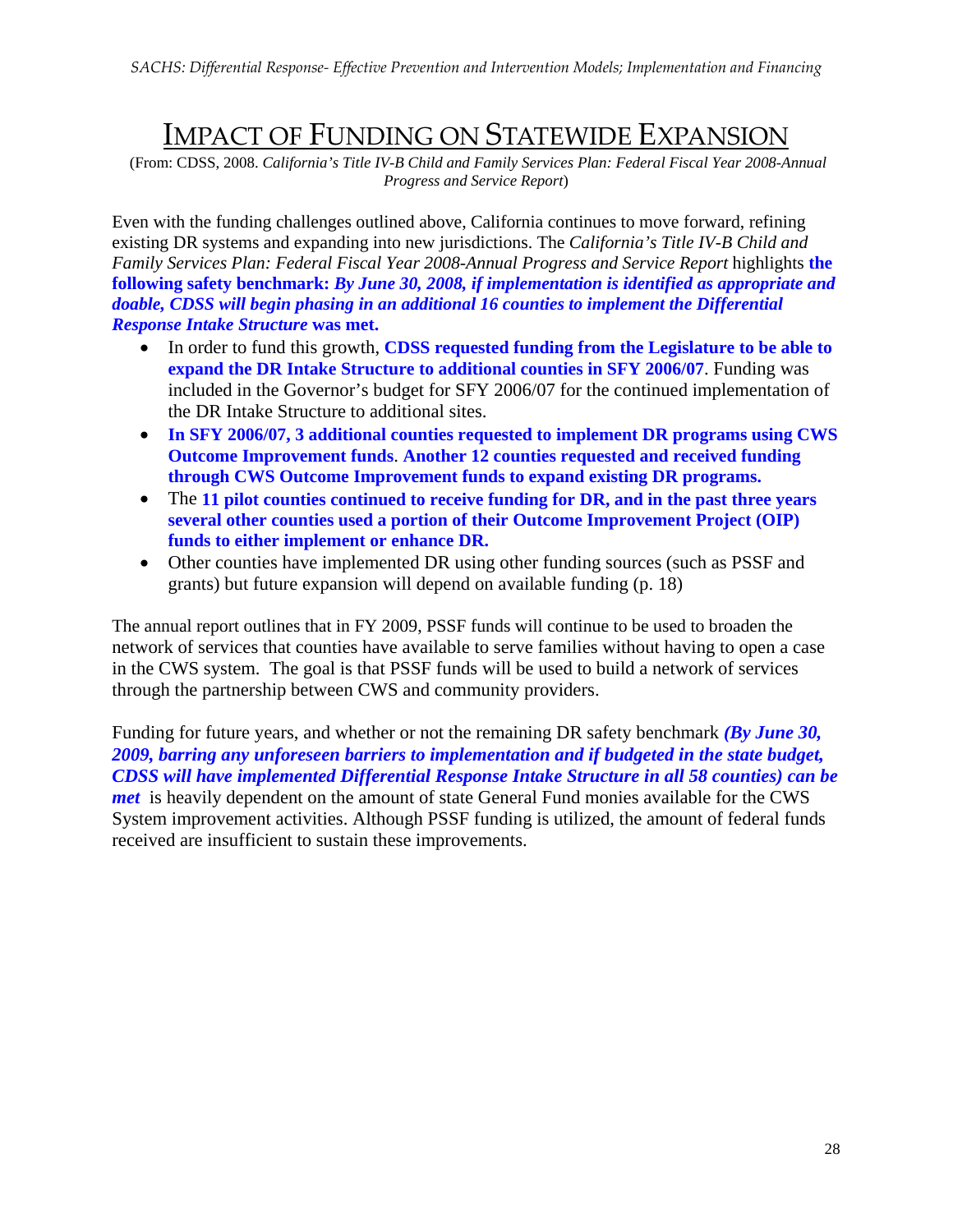# **CONCLUSION**

In summary, current data reveals differential response has been a positive development in child protection. DR is proven to impact both system and practice in the state of California. Evaluations demonstrate that: Outreach is provided to a greater number of families; children are at least as safe as in traditional practice; reunification and adoption numbers are notably increasing; parents are more engaged in services; community collaboration and perceptions have improved and families, caseworkers, and administrators are supportive of the approach.

Due to the documentation of DR pilot projects, various promising practices and lessons learned are available as resources to counties at the beginning stages of DR implementation. Some of these include: improvements in communication with families, development of various assessments and universal release forms, co-location with community agencies, and the creation of multidisciplinary teams designed to deliver a more specialized response to particular family needs.

According to *California's Title IV-B Child and Family Services Plan*, California intends to implement DR in all 58 of its counties by the end of FY 2009. It is currently on track meeting all previous DR benchmarks (2005-2008). However, progress in the widespread implementation of DR initiatives will depend largely on organizational resources. Limitations—including available funding, community services, and time for caseworkers to facilitate connections to resources pose as challenges to full implementation.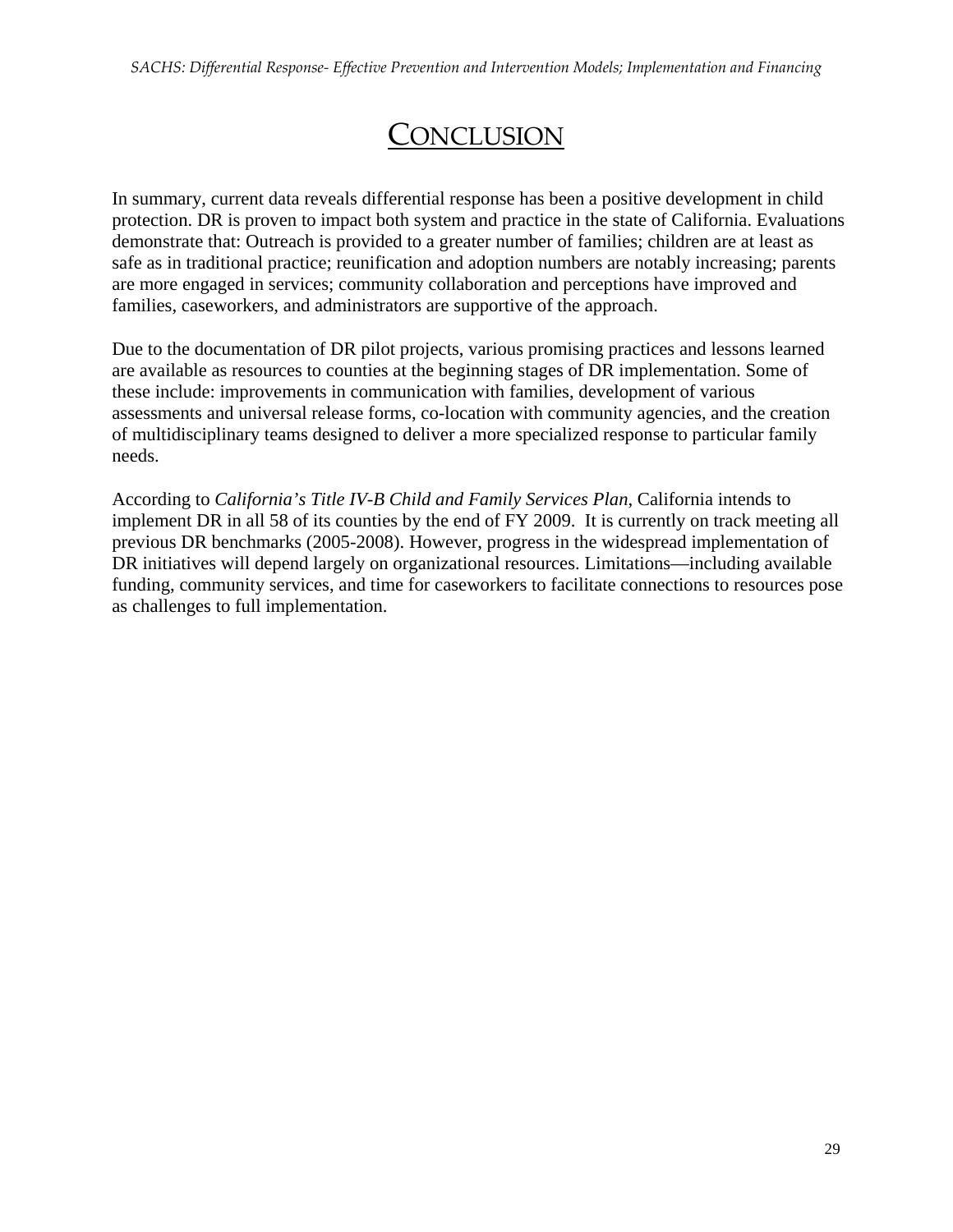### **REFERENCES**

- Ambar, C. (2007) *The Differential Response Dilemma: Creating Systemic Change Without Designated Funding Streams.* BASSC Executive Development Training Program Participatory Case Study. Full report available at: http://cssr.berkeley.edu/bassc/cases/2007/Cynthia\_Lee\_Ambar.pdf
- Barber, J. (2008). *Impact of Differential Response on County System Improvement Plans: Literature Review.* Southern Area Consortium of Human Services, Academy for Professional Excellence. Full report available at: http://theacademy.sdsu.edu/programs/SACHS/literature/Differential\_Response\_Literatur e\_Review\_FINAL.pdf
- Boyden , C. (2007). *Differential Response in Santa Clara County: Supporting Families to Improve Child Well-Being and Family Stability.* BASSC Executive Development Training Program Participatory Case Study. Full report available at: http://cssr.berkeley.edu/bassc/cases/2007/Clara\_Boyden.pdf
- Bryant, M., Price, A., Conley, A., Berrick, J.D., et al (2007) (Table). *In Differential Response and Alternative Response in California*. Berkeley, CA: University of California at Berkeley, California Social Work Education Center.
- California Department of Social Services-Children and Families Services Division. (2008). *California's Title IV-B Child and Family Services Plan: Federal Fiscal Year 2008- Annual Progress and Service Report*. Full report available at: http://www.childsworld.ca.gov/res/pdf/APSR2008.pdf
- Casey Family Programs-Breakthrough Series Collaborative. (2007). *Implementing differential response in California: Promising practices and lessons learned*. Full report available at: http://www.casey.org/NR/rdonlyres/47C04B01-063F-4E13-8965- C7892267C523/1141/BSCDifferentialResponseCA.pdf
- Child Welfare Information Gateway. (2008). *Differential Response to Reports of Child Abuse and Neglect Issue Brief.* Full Report Available here: http://www.childwelfare.gov/pubs/issue\_briefs/differential\_response/differential\_respons e.pdf
- Conley, A. (2007). Differential response: A critical examination of a secondary prevention model. *Children and Youth Services Review, 29* (11)*,*1454-1468.
- County of San Mateo Human Services Agency (2006). *Implementing differential response: An assessment of community organization's capacity and interest.* The Sphere Institute. Full report available at: http://www.sphereinstitute.org/publications/DR\_Report\_FINAL.pdf

30